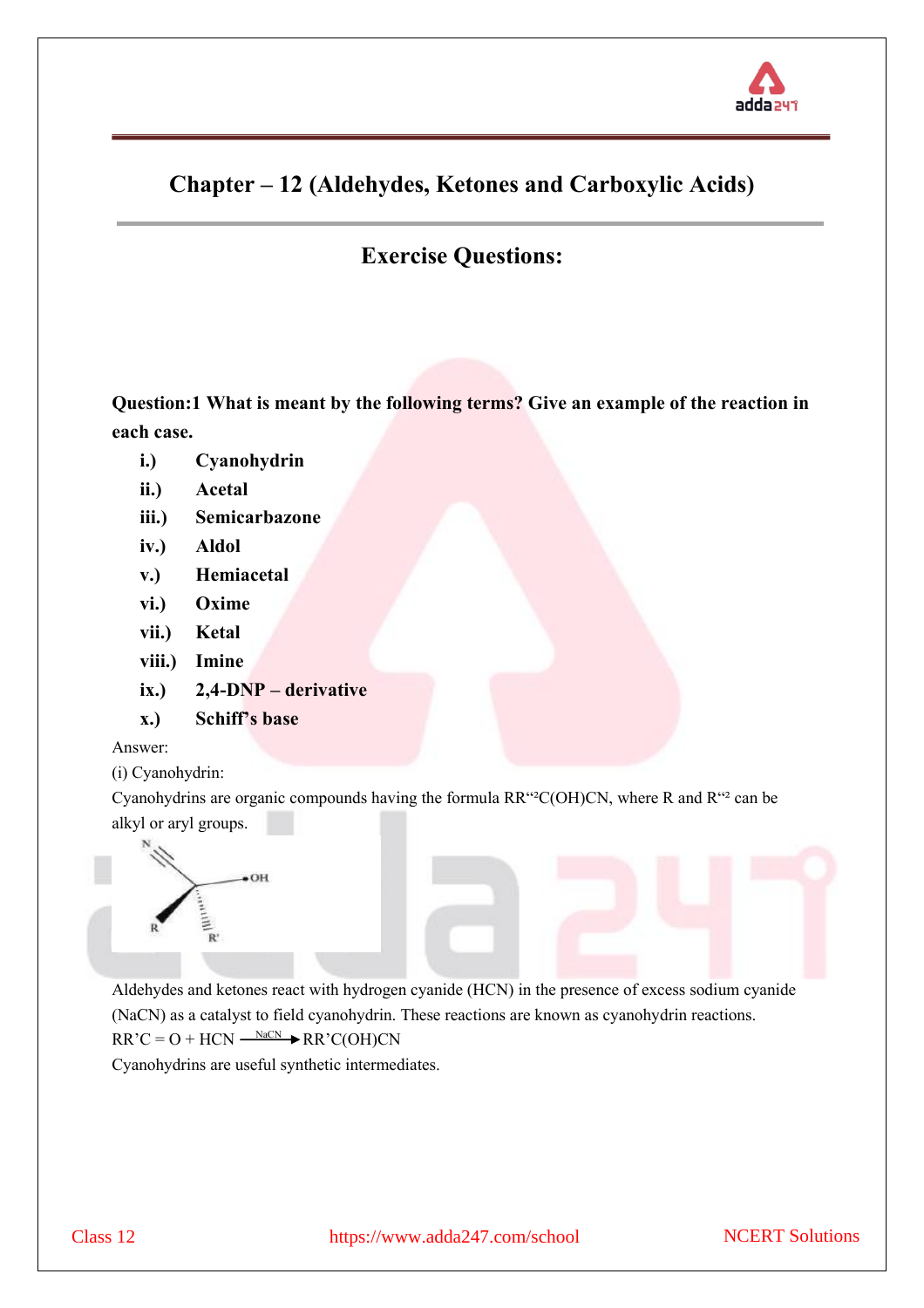



Acetals are gem - dialkoxy alkanes in which two alkoxy groups are present on the terminal carbon atom. One bond is connected to an alkyl group while the other is connected to a hydrogen atom.



Removed to move equilibrium to right

When aldehydes are treated with two equivalents of a monohydric alcohol in the presence of dry HCl gas, hemiacetals are produced that further react with one more molecule of alcohol to yield acetal.

(iii) Semicarbarbazone:

Semicarbazones are derivatives of aldehydes and ketones produced by the condensation reaction between a ketone or aldehyde and semicarbazide.



Semicarbazones are useful for identification and characterization of aldehydes and ketones.

(iv) Aldol:

A  $\beta$ -hydroxy aldehyde or ketone is known as an aldol. It is produced by the condensation reaction of two molecules of the same or one molecule each of two different aldehydes or ketones in the presence of a base.

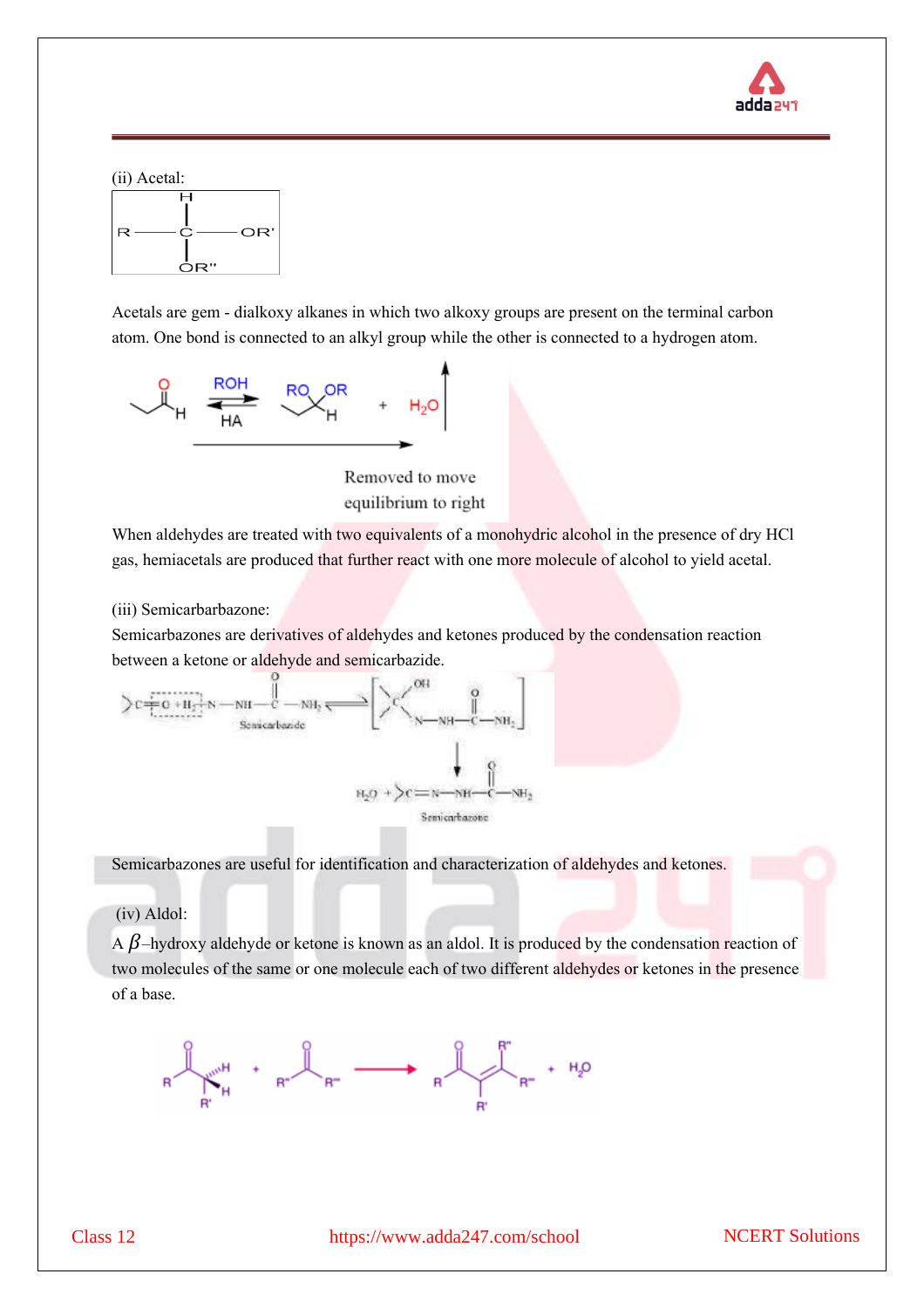

(v) Hemiacetal:

Hemiacetals are α - alkoxyalcohols



General structure of a hemiacetal

Aldehyde reacts with one molecule of a monohydric alcohol in the presence of dry HCl gas.



## (vi) Oxime:

Oximes are a class of organic compounds having the general formula RR"²CNOH, where R is an organic side chain and R"<sup>2</sup> is either hydrogen or an organic side chain. If R"<sup>2</sup> is H, then it is known as aldoxime and if R"² is an organic side chain, it is known as ketoxime.

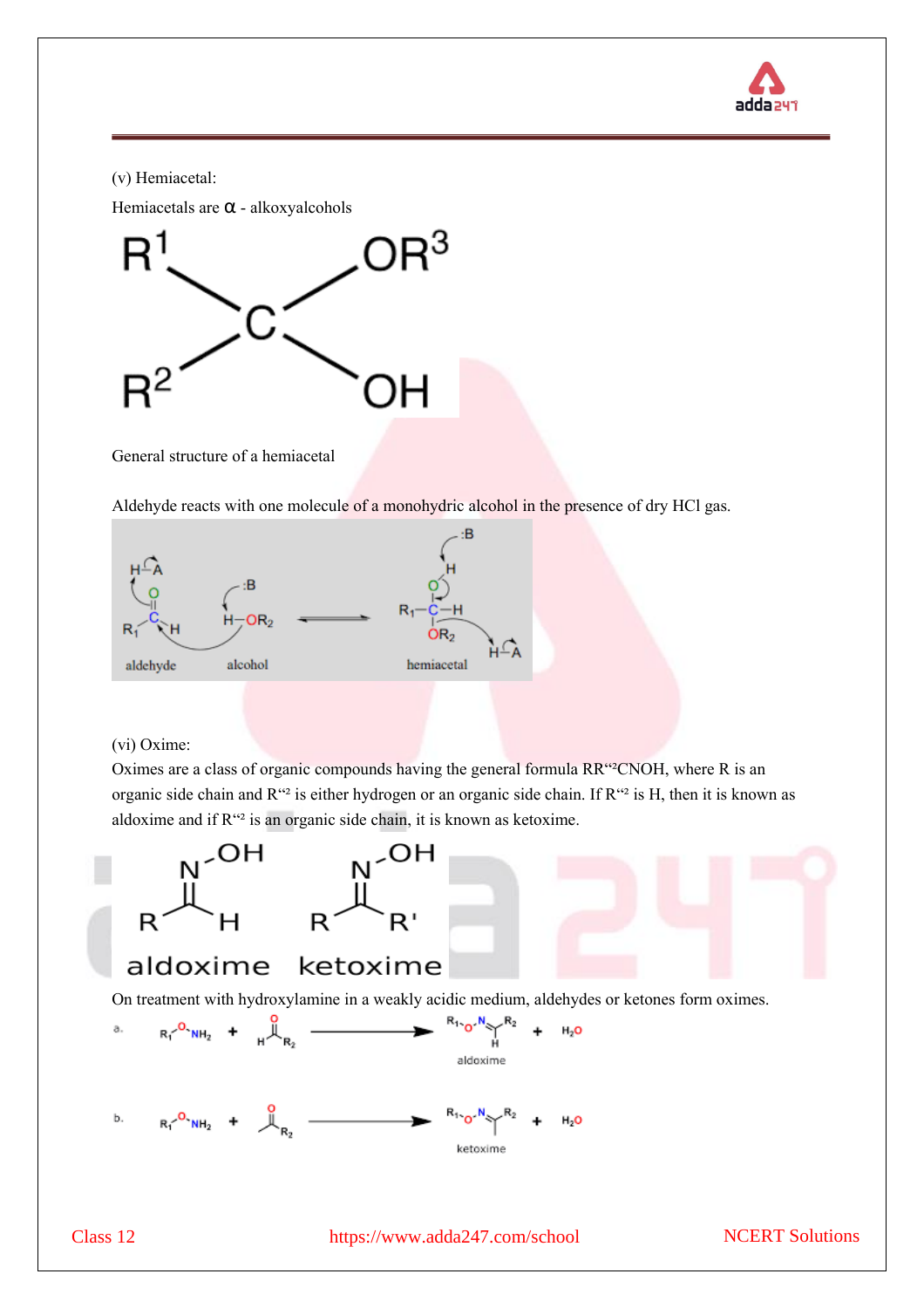

## (vii) Ketal:

Ketals are gem - dialkoxyalkanes in which two alkoxy groups are present on the same carbon atom within the chain. The other two bonds of the carbon atom are connected to two alkyl groups.



Ketones react with ethylene glycol in the presence of dry HCl gas to give a cyclic product known as ethylene glycol ketals.



Note: The above hemiketal and hemiacetal cannot be isolated experimentally

#### (viii) Imine:

Imines are chemical compounds containing a carbon nitrogen double bond.



Imines are produced when aldehydes and ketones react with ammonia and its derivatives.







iminium ion

imine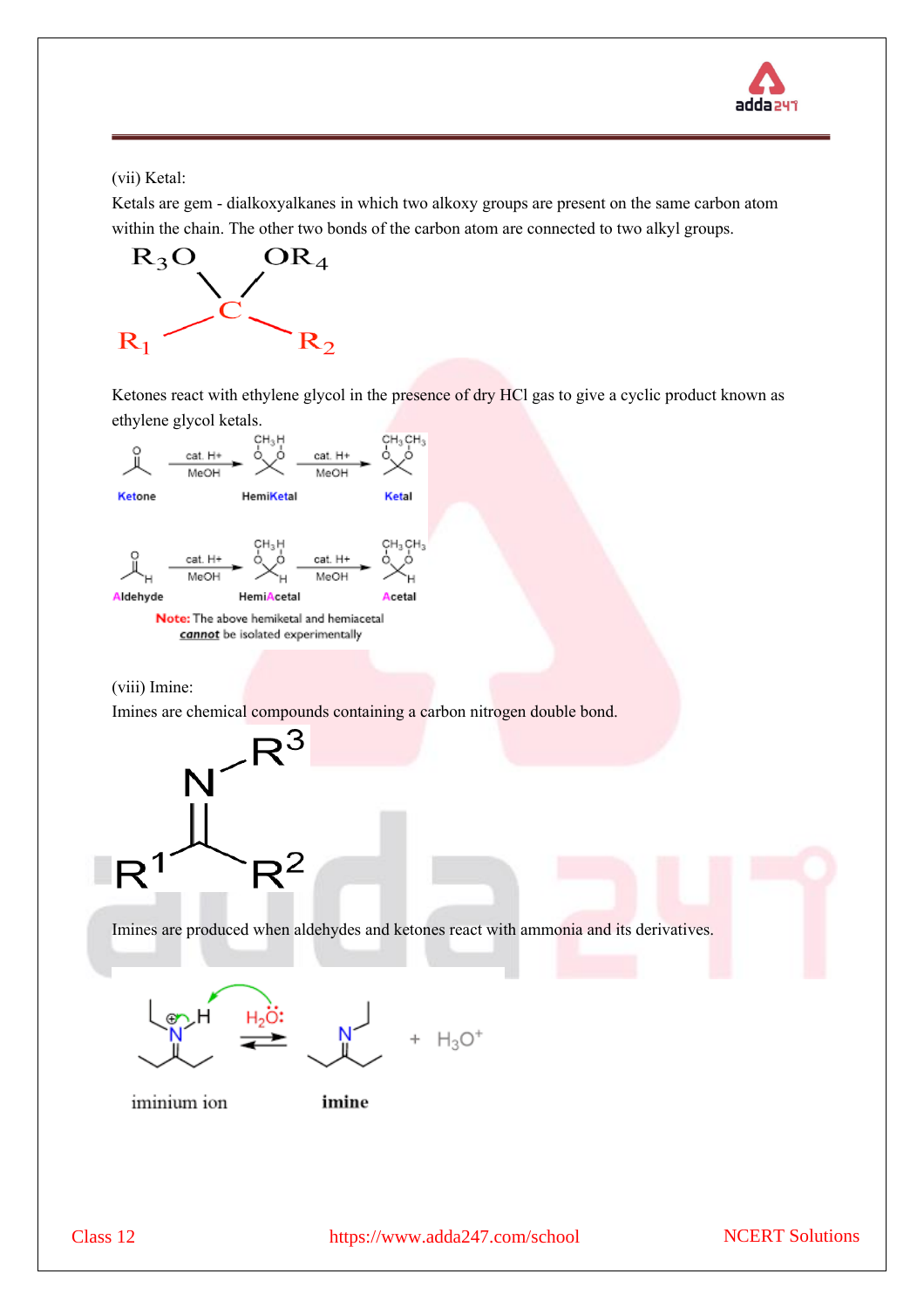

## (ix) 2, 4 - DNP - derivative:

2, 4 - dinitrophenylhydragones are 2, 4 - DNP -derivatives, which are produced when aldehydes or ketones react with 2, 4 - dinitrophenylhydrazine in a weakly acidic medium.



To identify and characterize aldehydes and ketones, 2, 4 - DNP derivatives are used.

## (x) Schiff's base:

Schiff's base (or azomethine) is a chemical compound containing a carbon-nitrogen double bond with the nitrogen atom connected to an aryl or alkyl group-but not hydrogen. They have the general formula  $R1R2C = NR3$ . Hence, it is an imine.



Aldehydes and ketones on treatment with primary aliphatic or aromatic amines in the presence of trace of an acid yields a Schiff's base.

## **Question:2 Name the following compounds according to IUPAC system of nomenclature:**

- **i.) CH3CH(CH<sup>3</sup> )CH2CH2CHO**
- **ii.) CH3CH2COCH(C2H5)CH2CH2Cl**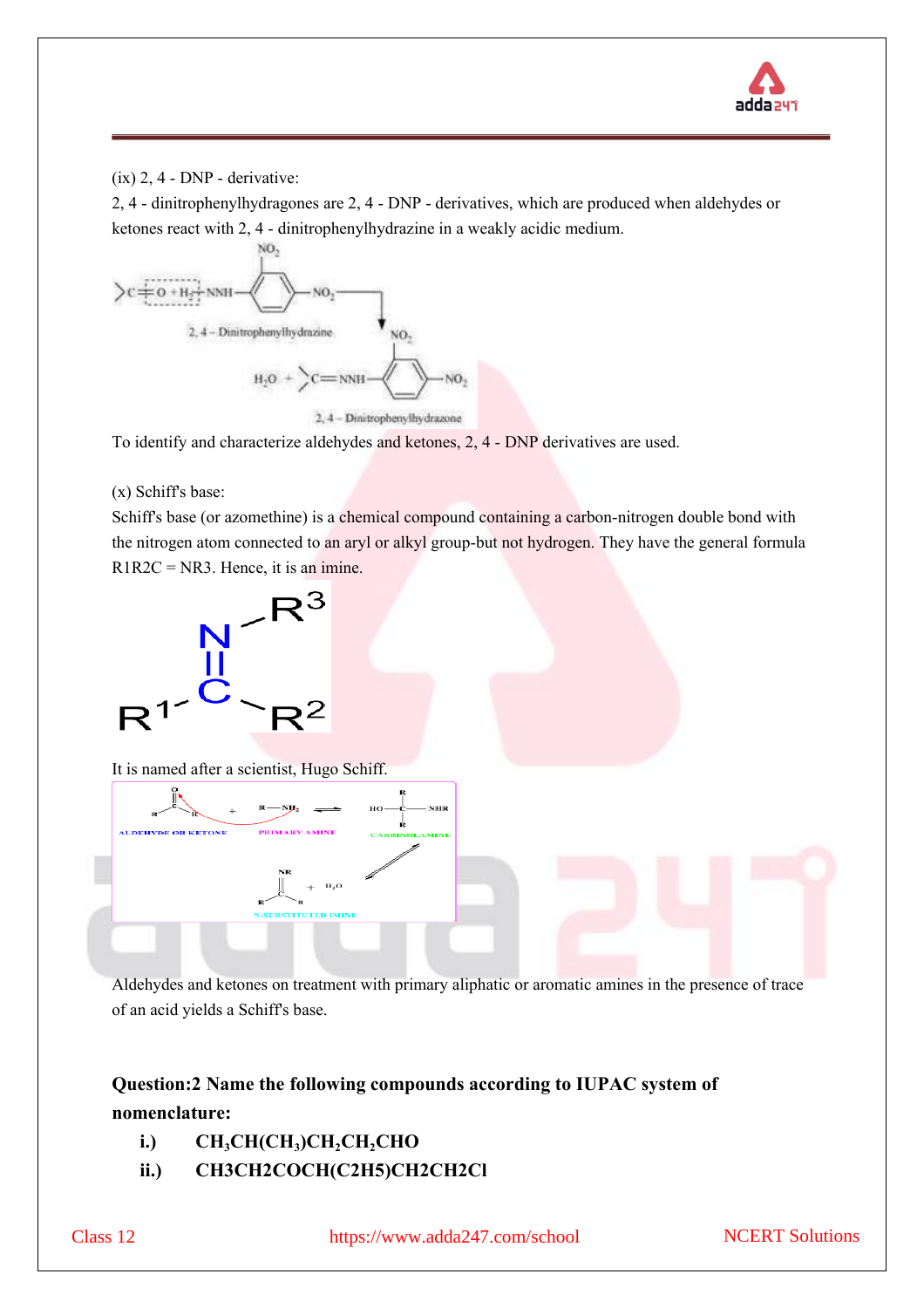

- **iii.) CH3CH=CHCHO**
- **iv.) CH3COCH2COCH3**
- **v.) CH3CH(CH3)CH2C(CH3)2COCH3**
- **vi.) (CH3)3CCH2COOH**
- **vii.) OHCC6H4CHO-p**

- i.) 4-Methylbutanal
- ii.) p-Nitropropiophenone
- iii.) p-Methylbenzaldehyde
- iv.) 4-Methylpent-3-en-2-one 4-chloropentan-2-one
- v.) 3-Bromo-4-phenylpentanoic acid
- vi.) p, p'-Dihydroxybenzophenone
- vii.) Hex-2-en-4-ynoic acid.

## **Question:3 Draw the structures of the following comp[ounds:**

- **i.) 3 – Methylbutanal**
- **ii.) P-Nitropropiophenone**
- **iii.) p-Metylbenzaldehyde**
- **iv.) 4-Metylpent-3-en-2-one**
- **v.) 4-Chloropentan-2-one**
- **vi.) 3-Bromo-4-phenylpentanoic acid**
- **vii.) p,p' -Dihydroxybenzophenone**
- **viii.) Hex-2-en-4-ynoic acid**

Н

Answer: i.)

$$
\begin{array}{ccc}\n & \text{CH}_3 & & \text{O} \\
& & \mid & \text{II} \\
& \text{I}_3\text{C} & -\text{CH} - \text{CH}_2 - \text{C} - \text{H}\n\end{array}
$$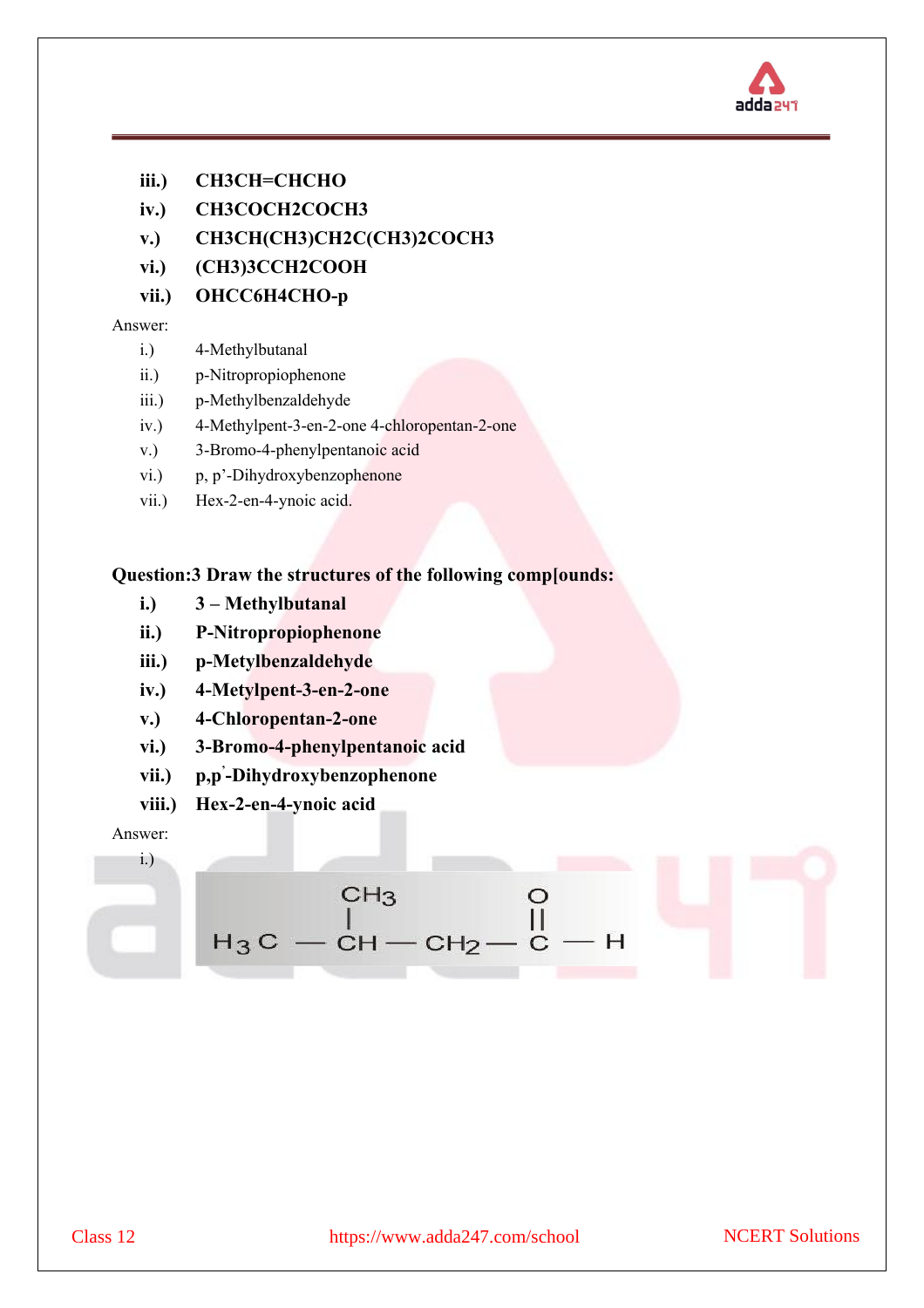

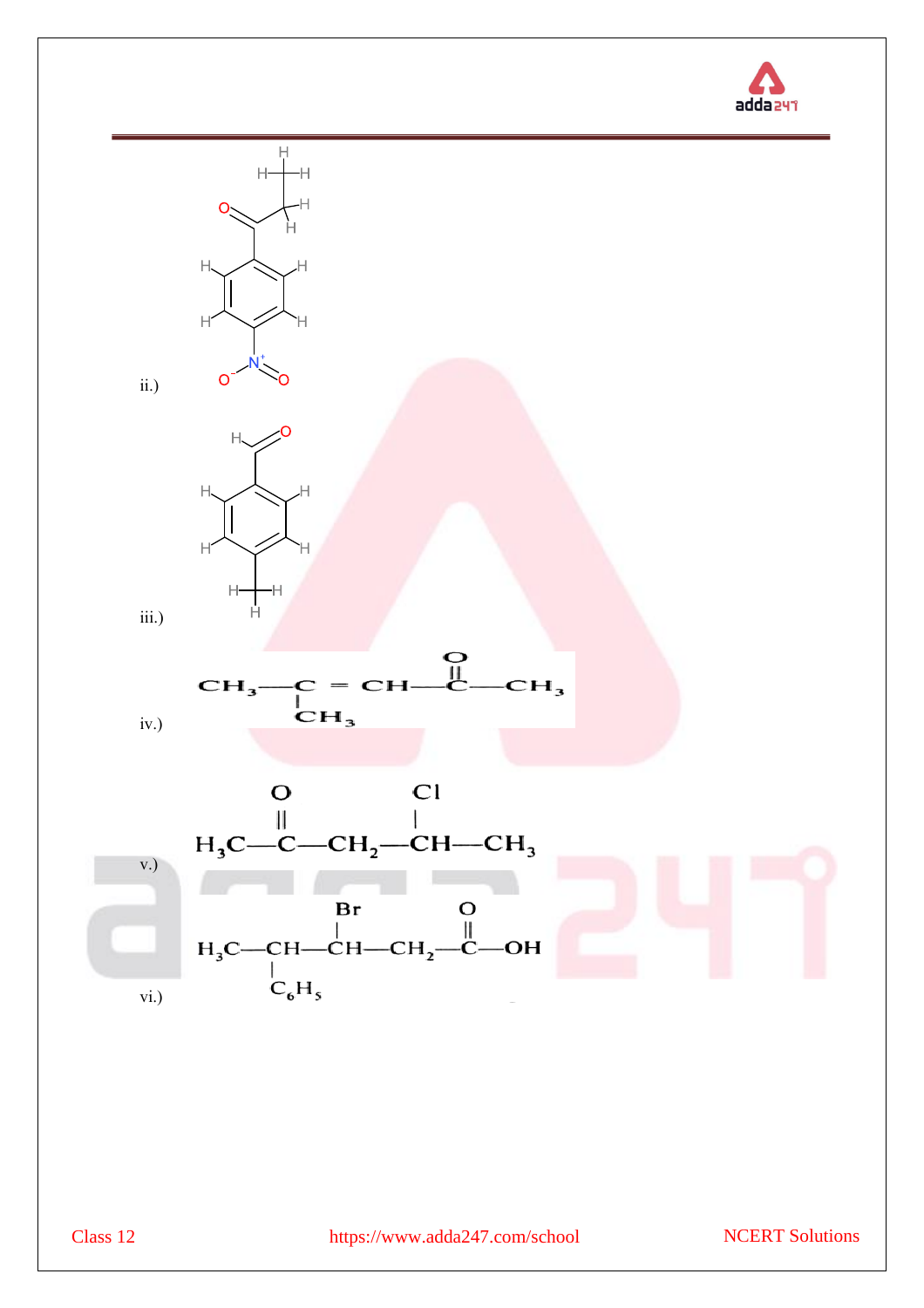



**Question;4 Write the IUPAC names of the following ketones and aldehydes. Wherever possible give also common names.**

- **i.) CH3CO(CH2)4CH3**
- **ii.) CH3CH2CHBrCH2CH(CH3)CHO**
- **iii.) CH3(CH2)5CHO**
- **iv.) Ph-CH=CH-CHO**
- **v.)**



- i.) IUPAC name: Heptan-2-one Common name: Methyl n-propyl ketone
- ii.) IUPAC name: 4-Bromo-2-methylhexanal Common name:  $(\gamma$ -Bromo-  $\alpha$ -methyl-caproaldehyde)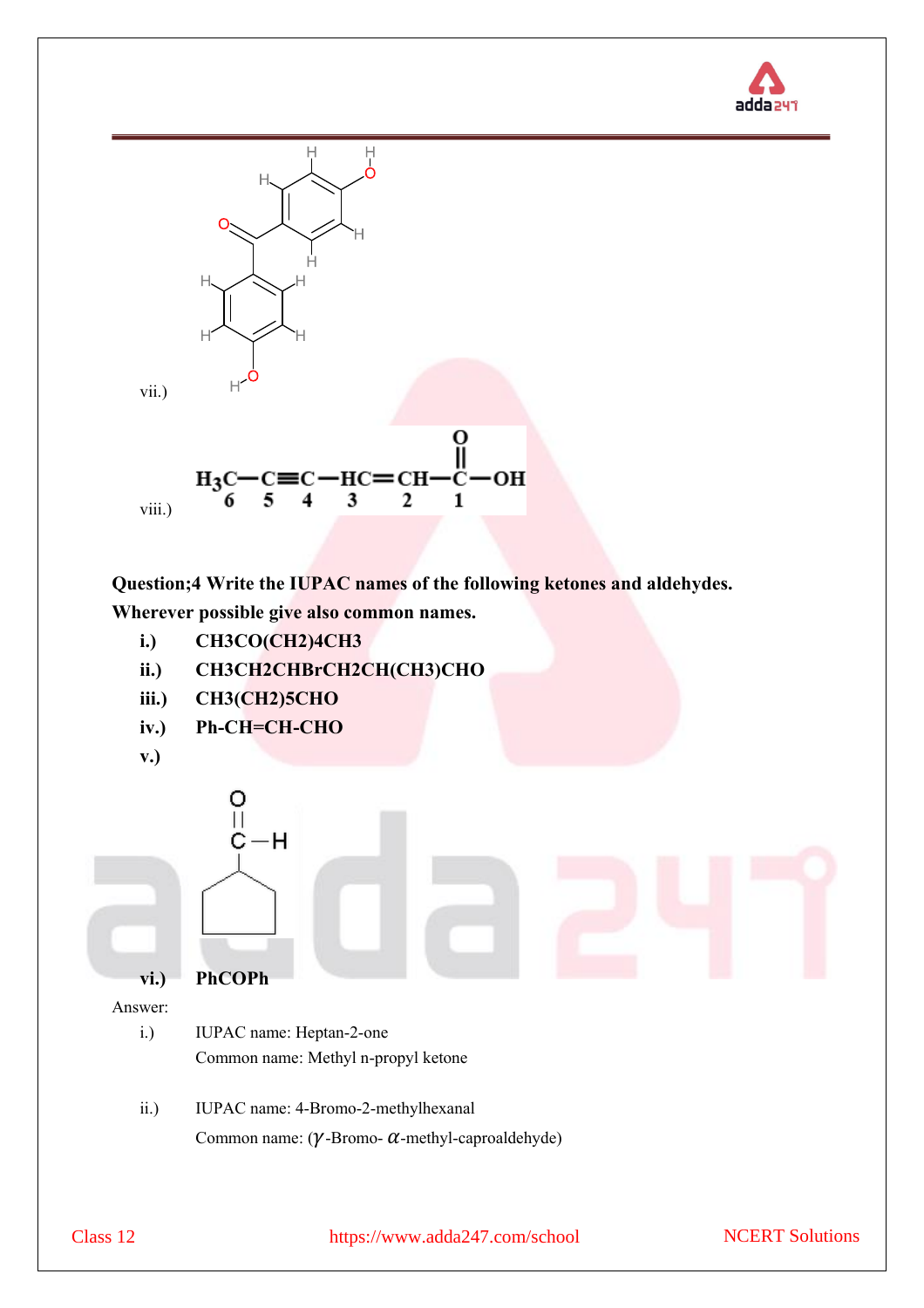

- iii.) IUPAC name: Heptanal
- iv.) IUPAC name: 3-phenylprop-2-enal Common name:  $\beta$ -Phenolyacrolein
- v.) IUPAC name: Cyclopentanecarbaldehyde
- vi.) IUPAC name: Diphenylmethanone Common name: Benzophenone

**Question:5 Draw the structure of following derivatives:**

- **i.) The 2,4-dinitrophenylhydrazone of benzaldehyde**
- **ii.) Cyclopropanone oxime**
- **iii.) Acetaldehydedimethyllacetal**
- **iv.) The semicarbazone of cyclobutanone**
- **v.) The ethylene ketal of hexan-3-one**
- **vi.) The methyl hemiacetal of formaldehyde**

Answer:

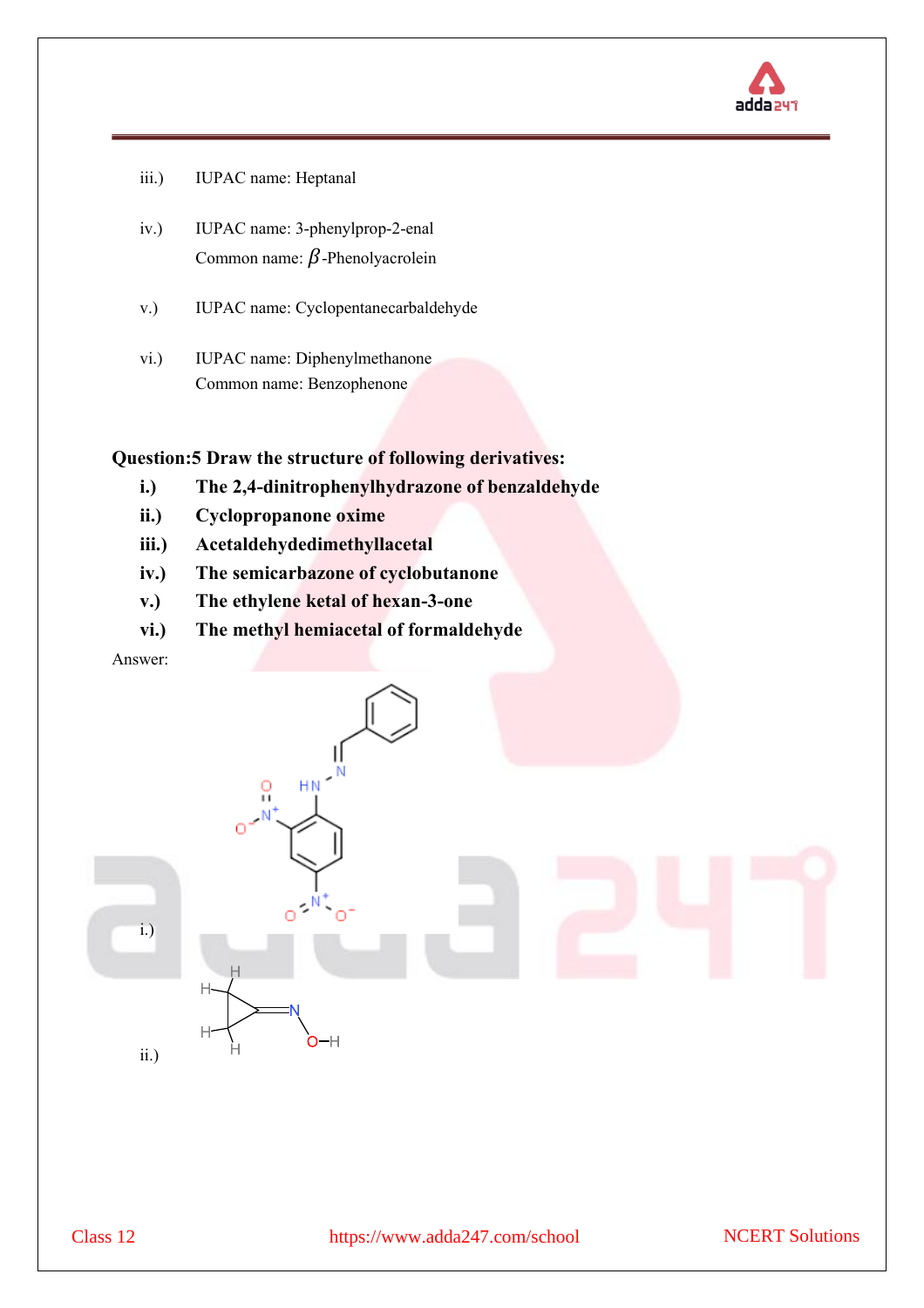



**Question:6 Predict the products formed when cyclohexanecarbaldehyde reacts with following reagents.**

- **i.) PhMgBr and H3O<sup>+</sup>**
- **ii.) Tollen's reagent**
- **iii.) Semicarbazide and weak acid**
- **iv.) Excess ethanol and acid**
- **v.) Zinc amalgam and dilute hydrochloric acid**



ii.) Oxidation of cyclohexane carbaldehyde with Tollen's reagent gives cyclohexane carboxylate ion.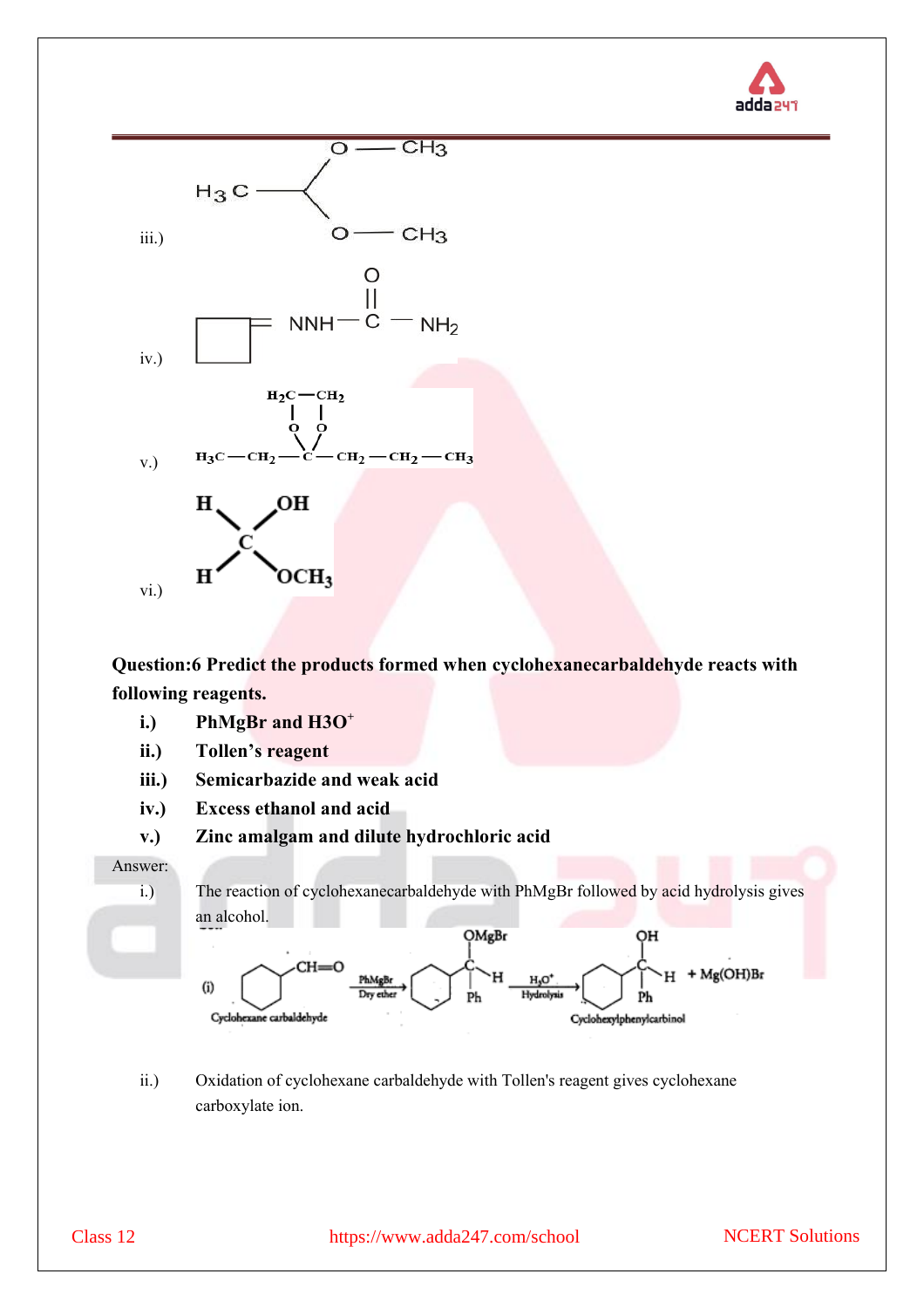



iii.) The reaction of cyclohexane carbaldehyde with semicarbazide and weak acid gives a semicarbazone.



iv.) The reaction of cyclohexane carbaldehyde with excess ethanol and acid gives an acetal.



**Question: 7 Which of the following compounds would undergo aldol condensation, which the Cannizzaro reaction and which neither? Write the structures of the expected products of aldol condensation and Cannizzaro reaction.**

- **i.) Methanal**
- **ii.) 2-Metylpantanal**
- **iii.) Benzaldehyde**
- **iv.) Bezophenone**
- **v.) Cyclohexane**
- **vi.) 1-Phenylpropanone**
- **vii.) Phenylacetaldehyde**
- **viii.) Butan-1-ol**
- **ix.) 2,2-Dimethylbutanal**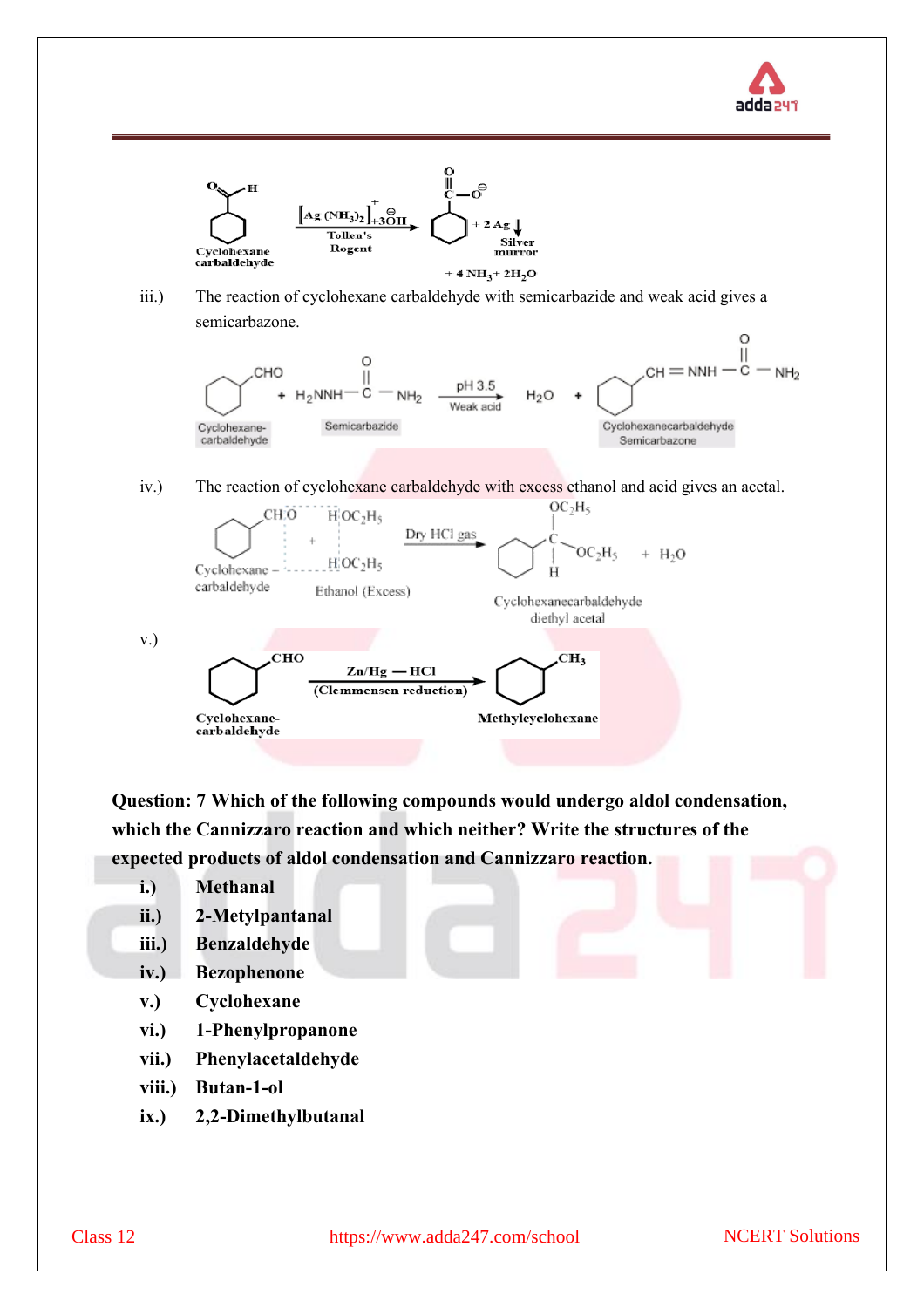

Aldehydes and ketones having at least one  $\alpha$  – hydrogen undergo aldol condensation. The compounds ii.) 2-methylpentanal, v.) cyclohexanone, vi.) 1-phenylpropanone, and vii.) phenylacetaldehyde contain one or more  $\alpha$ -hydrogen atoms. Therefore, these undergo aldol condensation.

Aldehydes having no  $\alpha$ -hydrogen atoms undergo Cannizzaro reactions. The compounds i.) Methanal, iii.) Benzaldehyde, and ix.) 2,2-dimethylbutanal do not have any  $\alpha$ -hydrogen atom and compounds viii.) Butan-1-ol is an alcohol. Hence, these compounds do not undergo either aldol condensation or cannizzaro reactions.

#### **Aldol condensation: ii.)**



**Cannizzaro reaction: (i.)**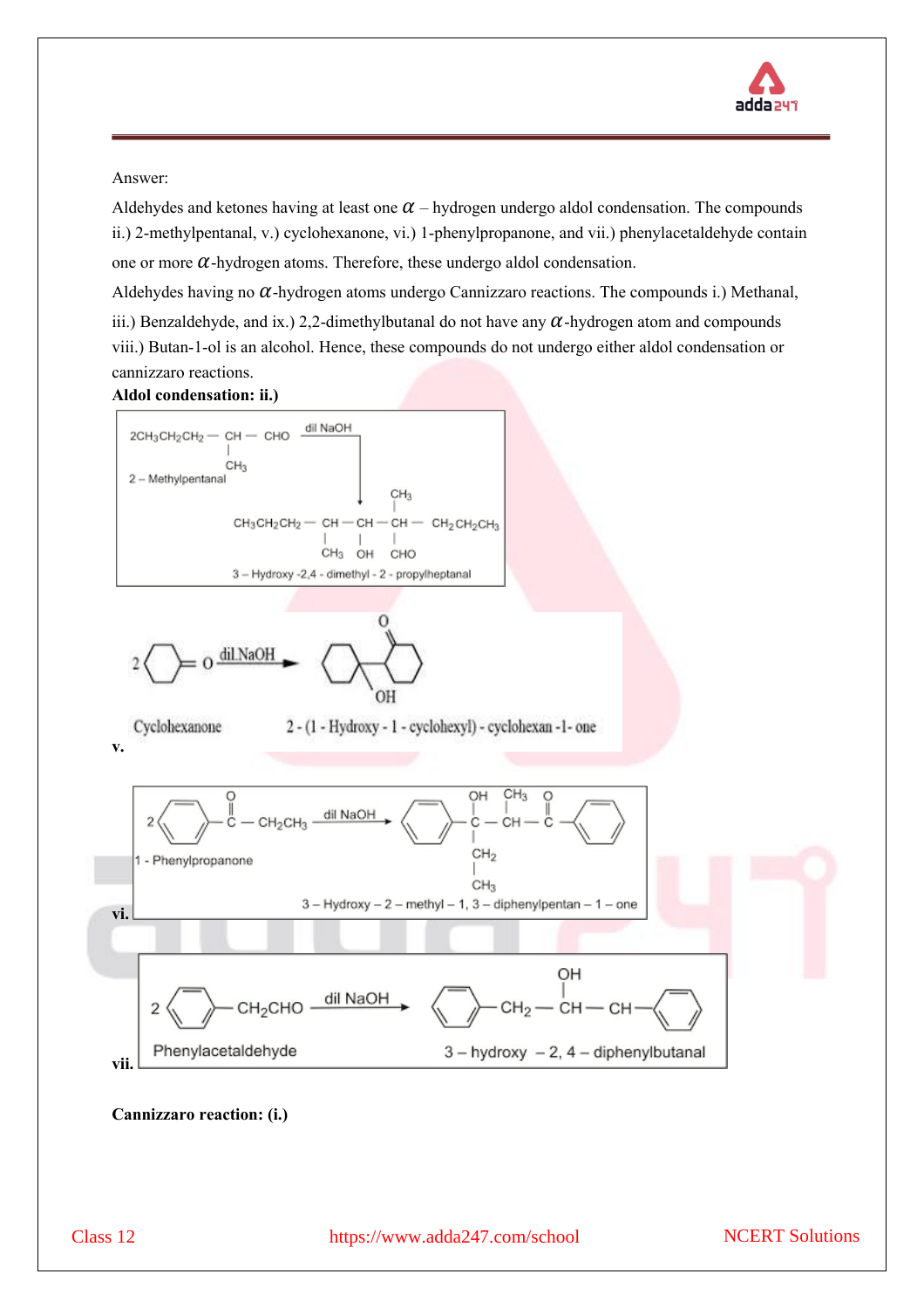



## **Question:8 How will you convert ethanal into the following compounds?**

- **i.) Butane-1,3-diol**
- **ii.) But-2-enal**
- **iii.) But-2-enoic acid**

Answer:

i.) On treatment with dilute alkali, ethanol produces 3-hydroxybutanal gives butane-1,3-diol on reduction.  $\sim$ 

|         | OH                                                                                       | OН                                                                                                       |
|---------|------------------------------------------------------------------------------------------|----------------------------------------------------------------------------------------------------------|
|         |                                                                                          |                                                                                                          |
|         | сн <sub>з</sub> сно — <sup>dil NaOH</sup> → сн <sub>з</sub> — сн — сн <sub>2</sub> — сно | $\frac{\text{NaBH}_4}{\text{(Reduction)}}$ CH <sub>3</sub> - CH - CH <sub>2</sub> - CH <sub>2</sub> - OH |
|         |                                                                                          |                                                                                                          |
| Ethanal | 3 - Hydroxybutanal                                                                       | Butane $-1$ , $3$ - diol                                                                                 |
|         |                                                                                          |                                                                                                          |

ii.) On treatment with dilute alkali, ethanol gives 3-hydroxybutanal which on heating produces but-2-enal.

OH CH<sub>3</sub>CHO  $\frac{d\text{ii NaOH}}{d\text{ii NaOH}}$  CH<sub>3</sub>  $\rightarrow$  CH<sub>3</sub>  $\rightarrow$  CH<sub>2</sub>  $\rightarrow$  CH<sub>3</sub>  $\rightarrow$  CH<sub>3</sub>  $\rightarrow$  CH<sub>3</sub>  $\rightarrow$  CH<sub>3</sub>  $\rightarrow$  CH<sub>3</sub>  $\rightarrow$  CH<sub>3</sub>  $\rightarrow$  CH<sub>3</sub>  $\rightarrow$  CH<sub>3</sub>  $\rightarrow$  CH<sub>3</sub>  $\rightarrow$  CH<sub>3</sub>  $\rightarrow$  CH<sub>3</sub>  $\rightarrow$  CH<sub>3</sub>  $\rightarrow$  CH<sub>3</sub>  $\rightarrow$  CH<sub>3</sub>  $\rightarrow$  CH Ethanal  $But - 2 - enal$ 3 - Hydroxybutanal

iii.) When treated with Tollen's reagent, But-2-enal produced in the above reaction produces but-2-enoic acid.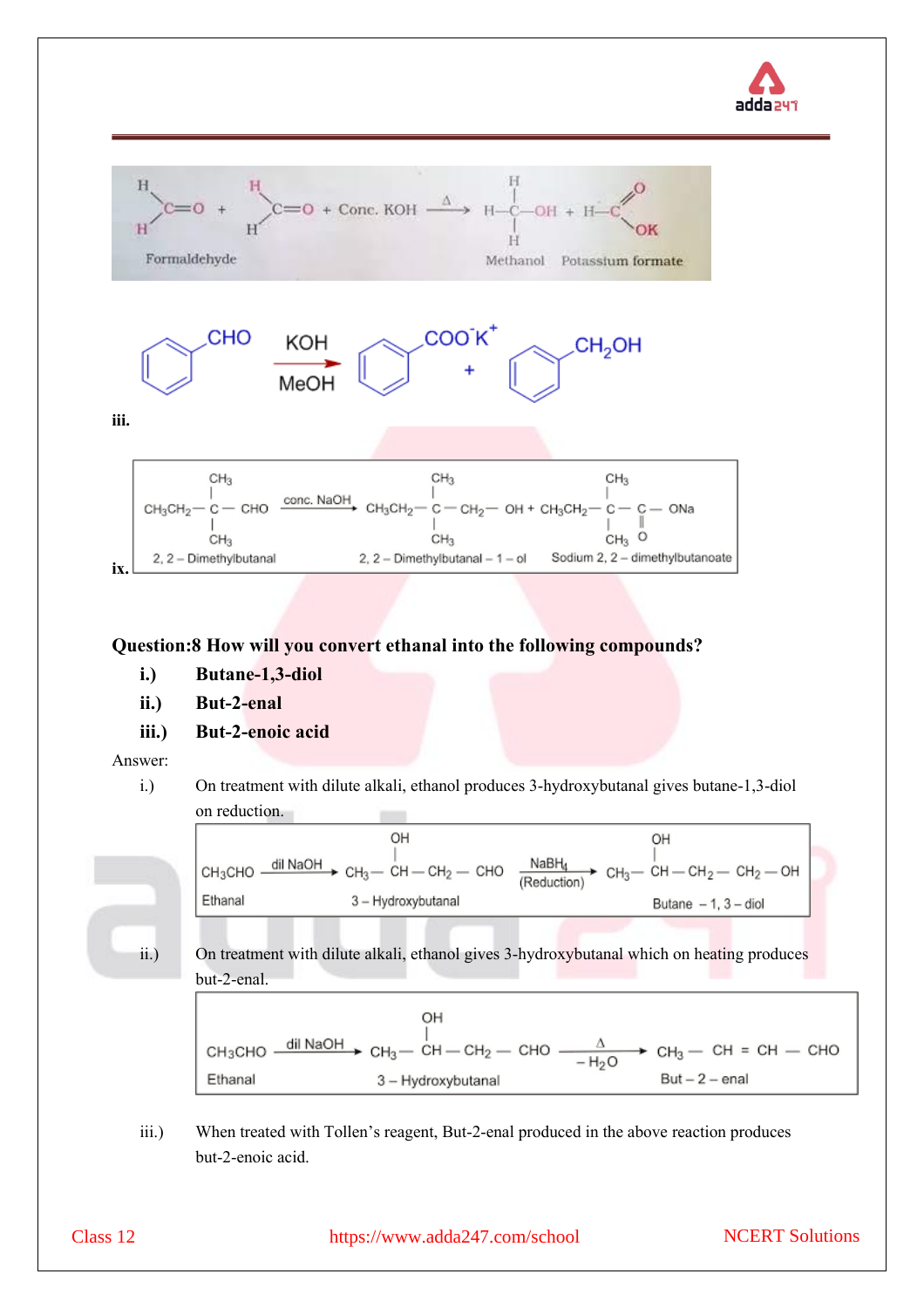

$$
CH_3 - CH = CH - CHO \xrightarrow{Tollen's reagent} CH_3CH = CHCOOH
$$
  
But -2 - enal

**Question:9 Write structural formulas and names of four possible aldol condensation products from propanal and butanal. In each case, indicate which aldehyde acts as nucleophile and which as electrophile.**

Answer:

i.) Taking two molecules of propanal, one which acts as a nucleophile and the other as an electrophile.



ii.) Taking two molecules of butanal, one which acts as a nucleophile and the other as an electrophile.

|                                                                                                                                                    |  | $OH$ $CH2CH3$                  |
|----------------------------------------------------------------------------------------------------------------------------------------------------|--|--------------------------------|
| 2 CH <sub>3</sub> CH <sub>2</sub> CH <sub>2</sub> CHO $\frac{dii \text{ NaOH}}{ }$ CH <sub>3</sub> CH <sub>2</sub> CH <sub>2</sub> - CH - CH - CHO |  |                                |
| Butanal                                                                                                                                            |  | 2 - Ethyl - 3 - hydroxyhexanal |

iii.) Taking one molecule each of propanal and butanal in which propanal acts a nucleophile and butane act as an electrophile.  $CH<sub>3</sub>$ OH  $CH_3CH_2CH_2CHO + CH_3CH_2CHO$   $\longrightarrow$   $CH_3CH_2CH_2-H$   $CH - CH$   $CH$ Butanal Propanal  $3 -$  Hydroxy  $-2$  - methylpentanal (Electrophile) (Nucleophile)

iv.) Taking one molecule each of propanal and butanal in which propanal acts an electrophile and butane act as a nucleophile.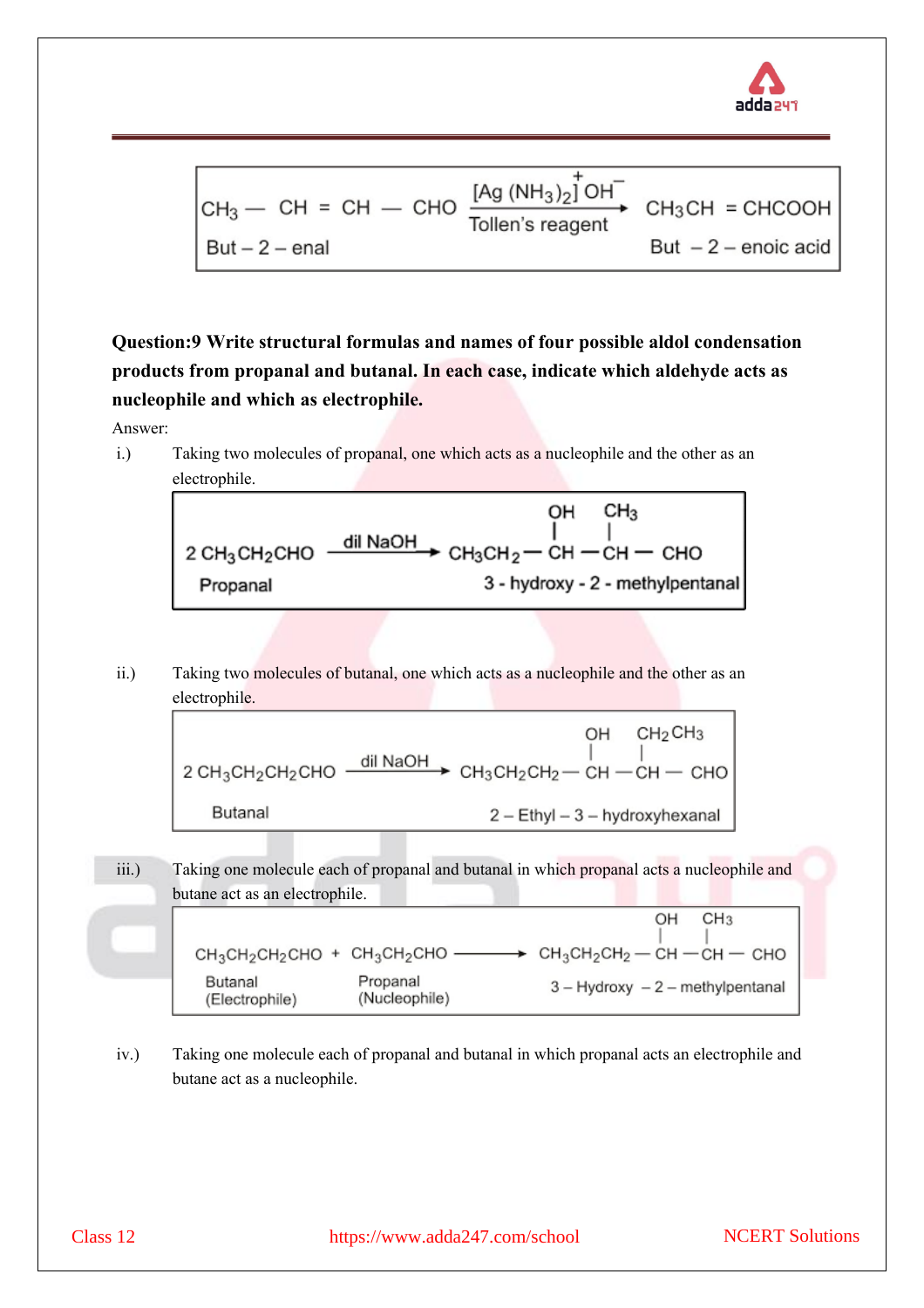



## **Question:10 An organic compound with the molecular formula C9H10O form 2,4- DNP derivative, reduces Tollen's reagent and undergoes Cannizzaro reaction. On vigorous oxidation, it gives 1,2-benzenedicarboxylic acid. Identify the compound.** Answer:

It is given that the compound forms 2,4-DNP derivatives and reduces Tollen's reagent. Therefore, the given compound must be an aldehyde. Again, the compound undergoes cannizzaro reaction and on oxidation gives 1,2-benzenedicarboxylic acid. Therefore, the –CHO group is directly attached to a benzene a ring and this benzaldehyde is ortho-substituted. Hence, the compound is 2 ethylbenzaldehyde.



The given reactions can be explained by the following equations.



**Question:11 An organic compound (A) (molecular formula C8H16O2) was hydrolysed with dilute sulphuric acid to give a carboxylic acid (B). (C) on dehydration gives but-1-en. Write equation for the reaction involved.**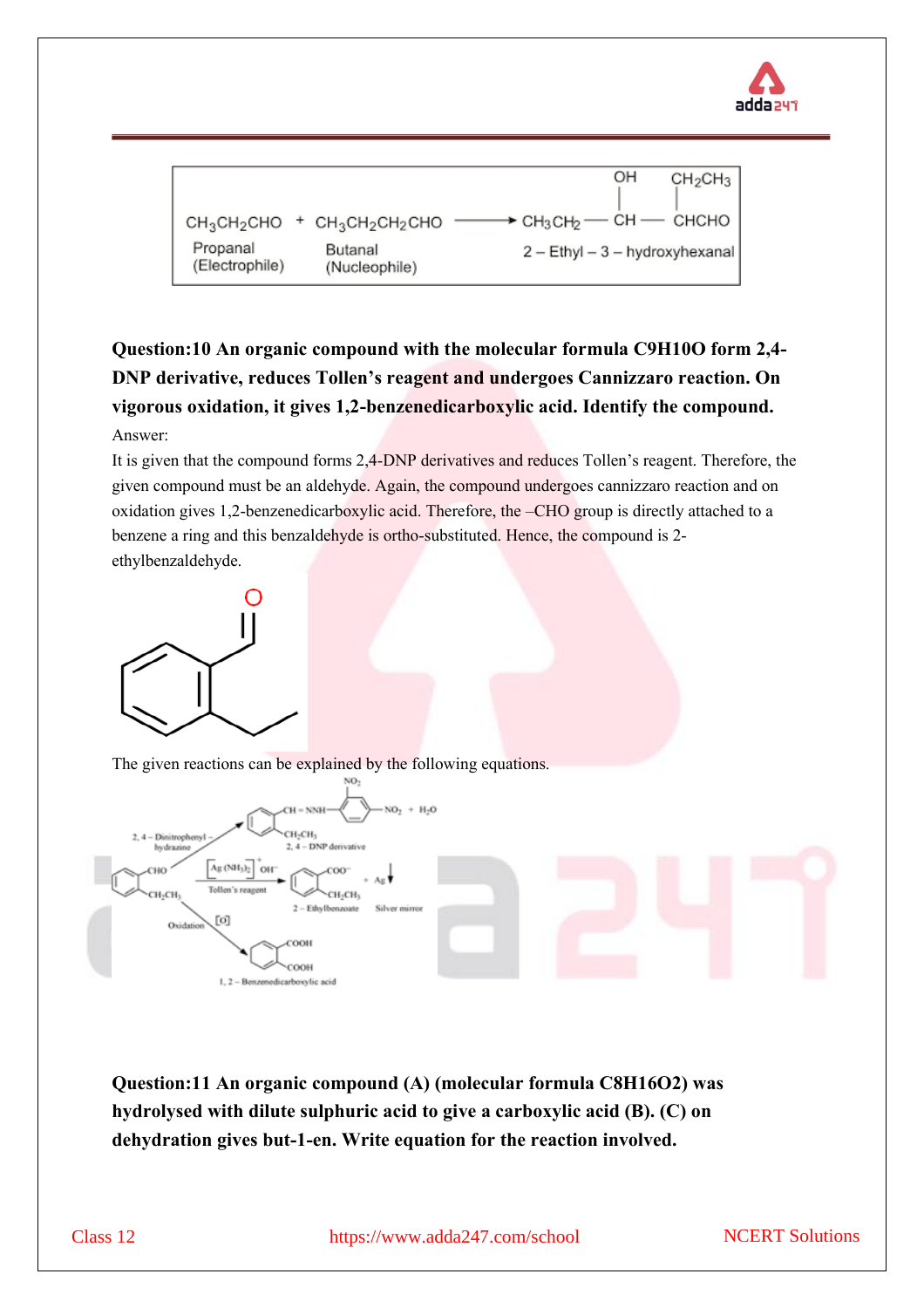

An organic compound A with molecular formula C8H16O2 gives a carboxylic acid and an alcohol on hydrolysis with dilute sulphuric acid. Thus, compound A must be an ester. Further, alcohol C gives acid B on oxidation with chromic acid. Thus, B and C must contain equal number of carbon atoms. Since compound A contains a total of 8 carbon atoms, each of B and C contain 4 carbon atoms. Again, on dehydration, alcohol C gives but-1-ene. Therefore, C is straight chain and hence, it is butan-1-ol. On oxidation, Butan-1-ol gives butanoic acid. Hence, acid B is butanoic acid. Hence, the ester with molecular formula C8H16O2 is butylbutanoate.



All the given reactions can be explained by the following equations.



**Question:12 Arrange the following compounds in increasing order of the their property indicated:**

**i.) Acetaldehyde, Acetone, Di-tert-butyl ketone, Methyl tert-butyl ketone(reactivity towards HCN) ii.) CH3CH2CH(Br)COOHJ, CH3CH(Br)CH2COOH, (CH3)2CHCOOH, CH3CH2CH2COOH (acid strength) iii.) Benzoic acid, 4-Nitrobenzoic acid, 3,4-Dinitrobenzoic acid, 4-**

**Methoxybenzoic acid (acid strength)**

#### Answer:

(i) When HCN reacts with a compound, the attacking species is a nucleophile, CN - . Therefore, as the negative charge on the compound increases, its reactivity with HCN decreases. In the given compounds, the +I effect increases as shown below. It can be observed that steric hindrance also increases in the same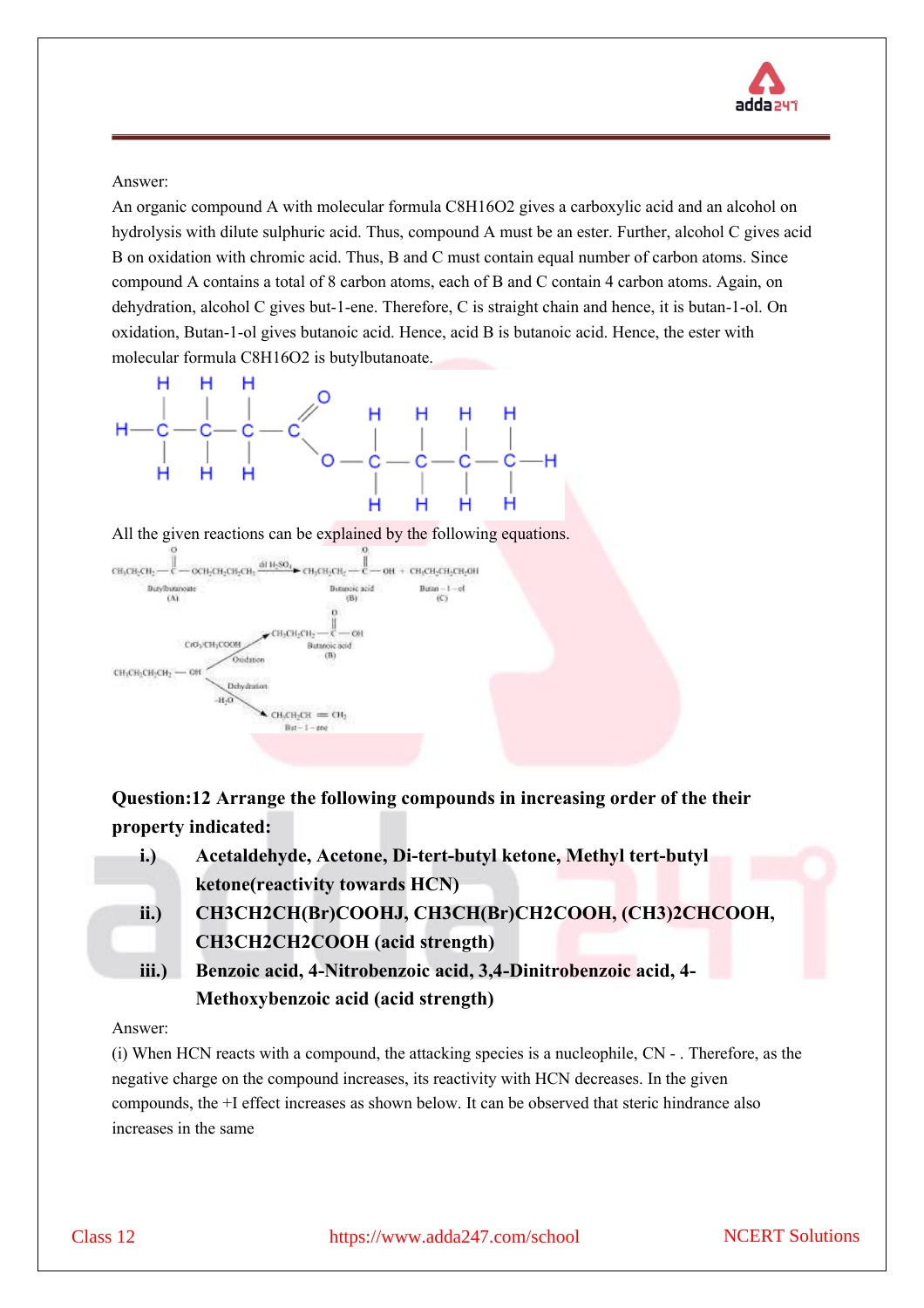

Hence, the given compounds can be arranged according to their increasing reactivities toward HCN as: Di-tert-butyl ketone < Methyl tert-butyl ketone < Acetone < Acetaldehyde



(ii) After losing a proton, carboxylic acids gain a negative charge as shown:  $R-COOH \rightarrow R-COO+H^+$ 

Now, any group that will help stabilise the negative charge will increase the stability of the carboxyl ion and as a result, will increase the strength of the acid. Thus, groups having +I effect will decrease the strength of the acids and groups having - I effect will increase the strength of the acids. In the given compounds, - CH3group has +I effect and Br - group has - I effect. Thus, acids containing Br - are stronger.

Now, the +I effect of isopropyl group is more than that of n-propyl group. Hence, (CH3)2CHCOOH is a weaker acid than CH3CH2CH2COOH.

Also, the - I effect grows weaker as distance increases. Hence, CH3CH(Br)CH2COOH is a weaker acid than CH3CH2CH(Br)COOH.

Hence, the strengths of the given acids increase as: (CH3)2CHCOOH < CH3CH2CH2COOH < CH3CH(Br)CH2COOH < CH3CH2CH(Br)COOH

(iii) As we have seen in the previous case, electron-donating groups decrease the strengths of acids, while electron-withdrawing groups increase the strengths of acids. As methoxy group is an electrondonating group, 4-methoxybenzoic acid is a weaker acid than benzoic acid. Nitro group is an electronwithdrawing group and will increase the strengths of acids. As 3,4-dinitrobenzoic acid contains two nitro groups, it is a slightly stronger acid than 4-nitrobenzoic acid. Hence, the strengths of the given acids increase as:

4-Methoxybenzoic acid < Benzoic acid < 4-Nitrobenzoic acid < 3,4-Dinitrobenzoic acid

## **Question:13 Give simple chemical tests to distinguish b/w the following pairs of compounds.**

**i.) Propanal and propanone**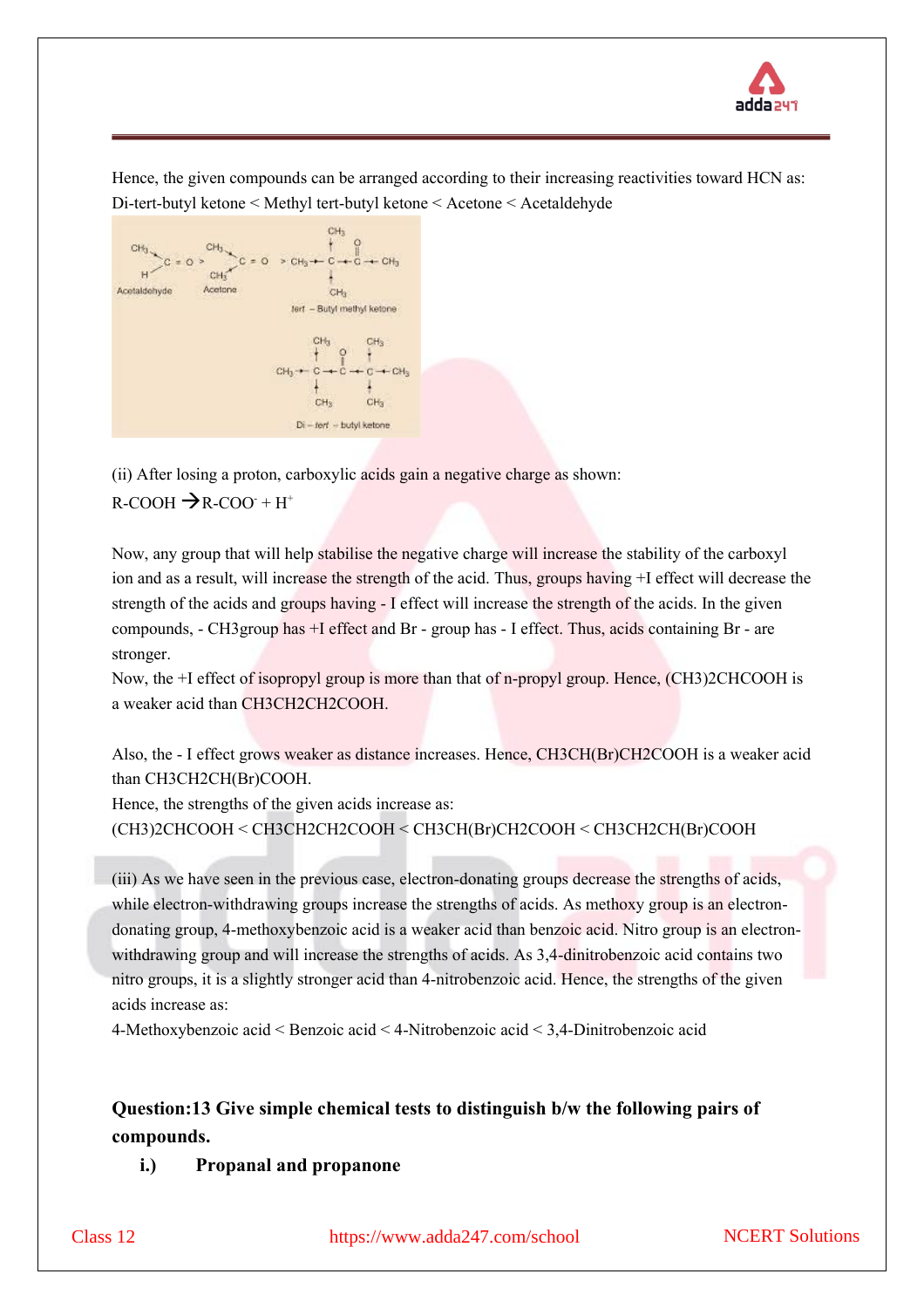

- **ii.) Acetophenone and Benzophenone**
- **iii.) Phenol and Benzoic acid**
- **iv.) Benzoic acid and Ethyl benzoate**
- **v.) Pentan-2-one and Pentan-3-one**
- **vi.) Benzaldehyde and Acetophenone**
- **vii.) Ethanol and Propanal**

(i) Propanal and propanone can be distinguished by the following tests.

(a) Tollen's test

Propanal is an aldehyde. Thus, it reduces Tollen's reagent. But, propanone being a ketone does not reduce Tollen's reagent.

 $CH<sub>3</sub>CH<sub>2</sub>CHO + [Ag(NH<sub>3</sub>)<sub>2</sub>]+ 3OH<sup>-1</sup>$  $\begin{array}{c} \displaystyle\longrightarrow \text{CH}_3\text{CH}_2\text{COO}^-+ \begin{array}{c} 2\text{Ag}+2\text{H}_2\text{O}+4\text{NH}_3 \\ \text{(mirror)} \end{array} \end{array}$  $CH_3 - C - CH_3 + [Ag(NH_3)_2]^+ + 3OH^- \longrightarrow No$  silver mirror (b) Fehling's test Aldehydes respond to Fehling's test, but ketones do not. Propanal being an aldehyde reduces Fehling's solution to a red-brown precipitate of Cu2O, but propanone being a ketone does not.  $H - CHO + 2 Cu (OH)_{2} + NaOH$ HCOONa + Cu<sub>2</sub>O 3H<sub>2</sub>O  $^{+}$ Methanal Cuprous oxide Fehling's solution (Red ppt.) (Blue colour) (c) Iodoform test: Aldehydes and ketones having at least one methyl group linked to the carbonyl carbon atom respond to iodoform test. They are oxidized by sodium hypoiodite (NaOI) to give iodoforms. Propanone being a methyl ketone responds to this test, but propanal does not.  $-CH_3 + NaOI \rightarrow$  CH<sub>3</sub>COONa+CHI<sub>3</sub> $+2$ NaOH  $CH<sub>3</sub>$ Sodium Ethanote Iodoform  $\circ$ (yellow ppt.) propan-2-one  $CH_3$  — CH<sub>2</sub> — CHO + NaOI —  $\rightarrow$  No yellow ppt-of Iodoform propanal (ii) Acetophenone and Benzophenone can be distinguished using the iodoform test.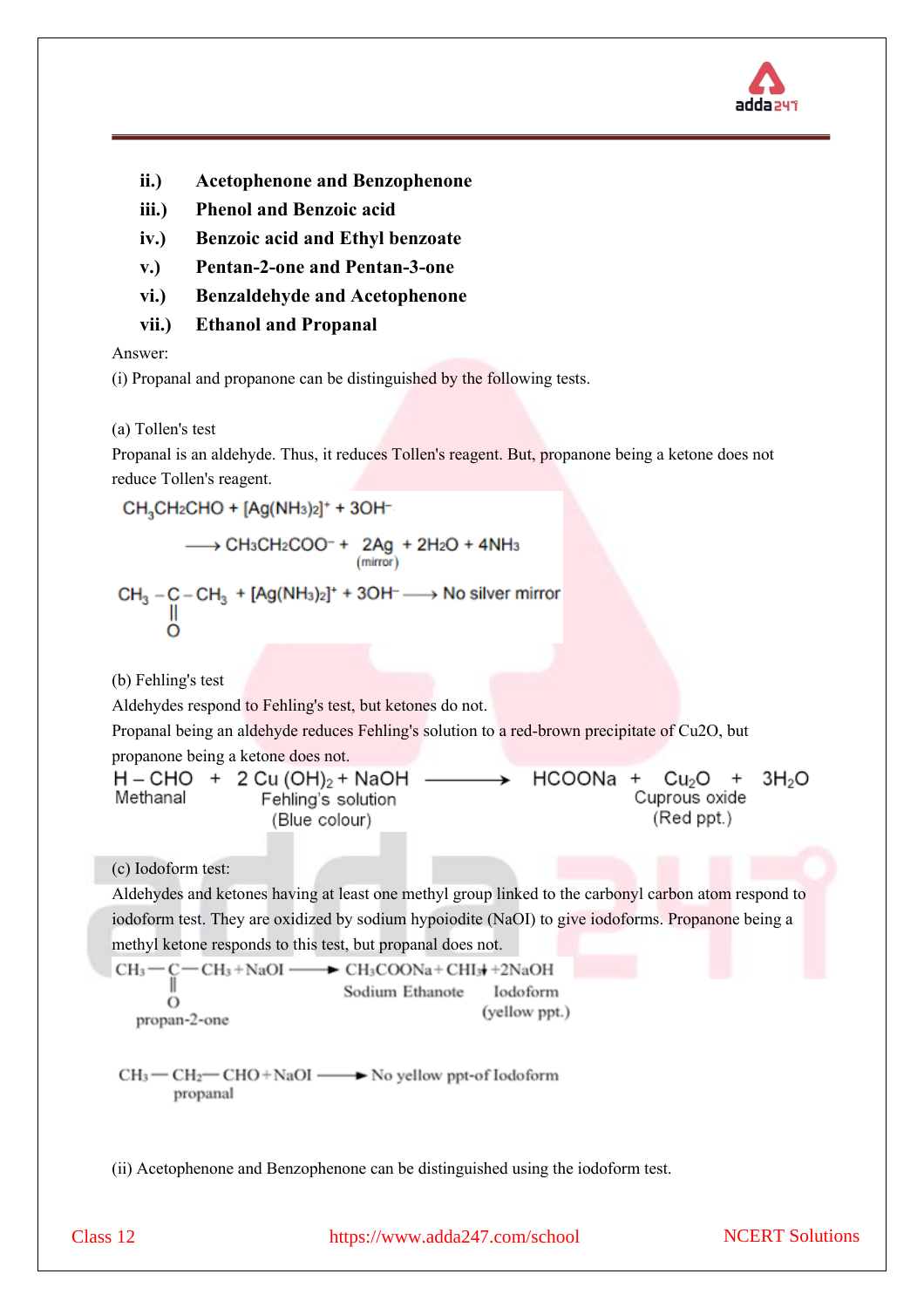

Iodoform test:

Methyl ketones are oxidized by sodium hypoiodite to give yellow ppt. of iodoform. Acetophenone being a methyl ketone responds to this test, but benzophenone does not.

 $\rightarrow C_6H_5COONa + CHI_3 + 2NaOH$  $C_6H_5COCH_1 + 3$  NaOI -Acetophenone Sodium Sodium Iodoform hypoiodite benzoate (yellow ppt)  $C_6H_5COCH_3 + NaOI$   $\longrightarrow$  No yellow ppt of CHI<sub>3</sub> Benzophenone

(iii) Phenol and benzoic acid can be distinguished by ferric chloride test.

Ferric chloride test:

Phenol reacts with neutral FeCl3 to form an iron-phenol complex giving violet colouration.

$$
6 C_6H_5OH + FeCl_3 \longrightarrow [Fe (OC_6H_5)_{6}]^{3-} + 3H^+ + 3Cl^-
$$
  
\n
$$
1ron - phenol complex
$$
  
\n
$$
(Violet colour)
$$
  
\n
$$
3 C_6H_5OH + FeCl_3 \longrightarrow (C_6H_5 COO)_3Fe + 3 HCl
$$
  
\n
$$
120HCl
$$
  
\n
$$
120HCl
$$
  
\n
$$
120HCl
$$
  
\n
$$
120HCl
$$
  
\n
$$
120HCl
$$
  
\n
$$
120HCl
$$
  
\n
$$
120HCl
$$
  
\n
$$
120HCl
$$
  
\n
$$
120HCl
$$
  
\n
$$
120HCl
$$
  
\n
$$
120HCl
$$
  
\n
$$
120HCl
$$
  
\n
$$
120HCl
$$
  
\n
$$
120HCl
$$
  
\n
$$
120HCl
$$
  
\n
$$
120HCl
$$
  
\n
$$
120HCl
$$
  
\n
$$
120HCl
$$
  
\n
$$
120HCl
$$
  
\n
$$
120HCl
$$
  
\n
$$
120HCl
$$
  
\n
$$
120HCl
$$
  
\n
$$
120HCl
$$
  
\n
$$
120HCl
$$
  
\n
$$
120HCl
$$
  
\n
$$
120HCl
$$
  
\n
$$
120HCl
$$
  
\n
$$
120HCl
$$
  
\n
$$
120HCl
$$
  
\n
$$
120HCl
$$
  
\n
$$
120HCl
$$
  
\n
$$
120HCl
$$
  
\n
$$
120HCl
$$
  
\n
$$
120HCl
$$
  
\n
$$
120HCl
$$
  
\n
$$
120HCl
$$
  
\n
$$
120HCl
$$
  
\n<math display="</math>

But benzoic acid reacts with neutral FeCl3 to give a buff coloured ppt. of ferric benzoate.

(iv) Benzoic acid and Ethyl benzoate can be distinguished by sodium bicarbonate test. Sodium bicarbonate test:

Acids react with NaHCO3 to produce brisk effervescence due to the evolution of CO2 gas.

Benzoic acid being an acid responds to this test, but ethylbenzoate does not.

$$
C_6H_5COOH + NaHCO_3 \longrightarrow C_6H_5COONa + CO_2 \uparrow + H_2O
$$
\n  
\nBenzoic acid  
\n
$$
C_6H_5COOC_2H_5 + NaHCO_3 \longrightarrow No \text{ effervescence due to evolution of CO_2} \longrightarrow 0
$$
\n  
\n
$$
C_6H_5COOC_2H_5 + NaHCO_3 \longrightarrow 0
$$
\n  
\n
$$
C_6C_2
$$

(v) Pentan-2-one and pentan-3-one can be distinguished by iodoform test. Iodoform test:

Pentan-2-one is a methyl ketone. Thus, it responds to this test. But pentan-3-one not being a methyl ketone does not respond to this test.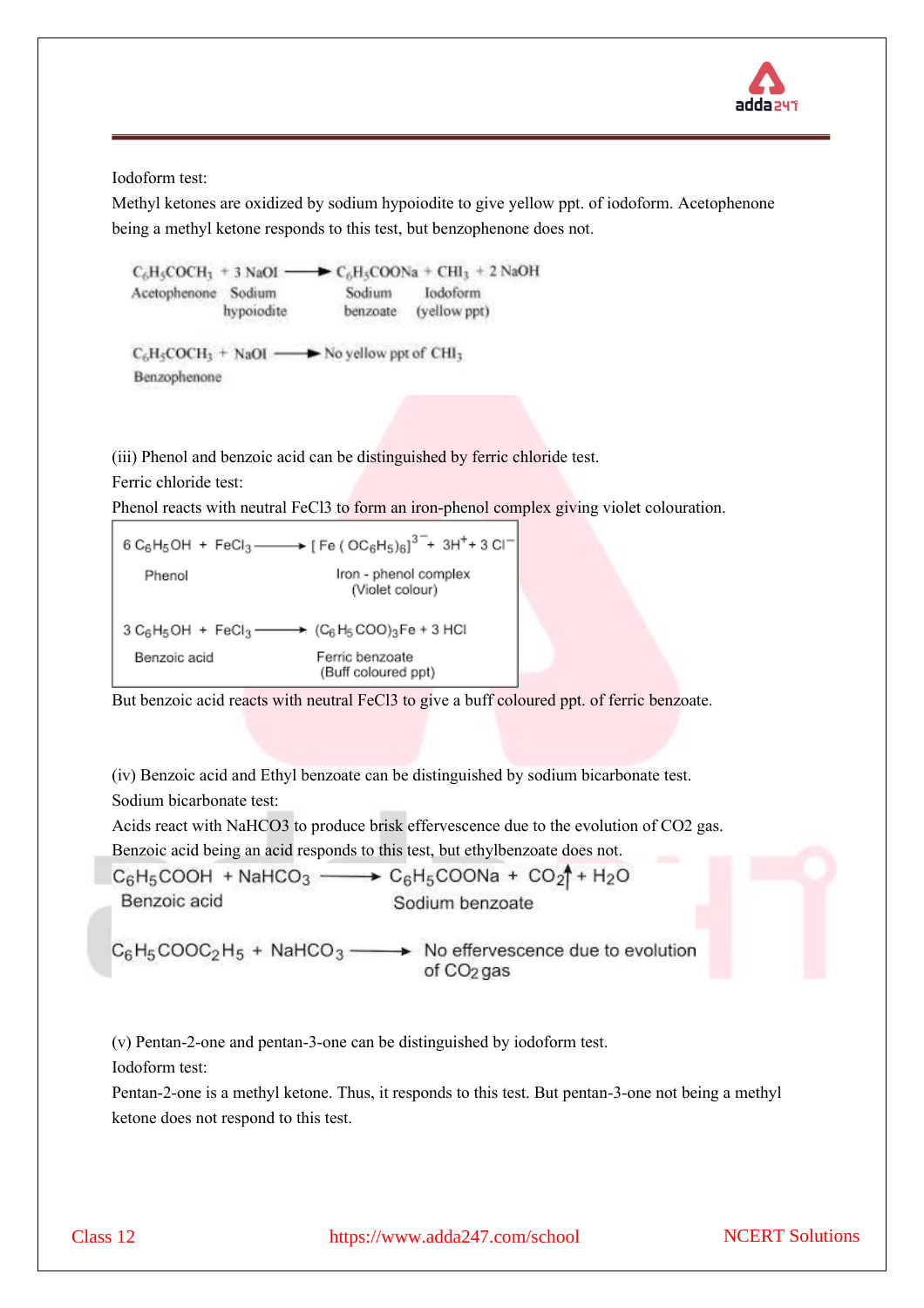



(vi) Benzaldehyde and acetophenone can be distinguished by the following tests.

(a) Tollen's Test

Aldehydes respond to Tollen's test. Benzaldehyde being an aldehyde reduces Tollen's reagent to give a red-brown precipitate of Cu2O, but acetophenone being a ketone does not.

 $C_6H_5CHO + [Ag(NH_3)_2]^+ + 3 OH^ \longrightarrow$   $C_6H_5COO^- + Ag + 4NH_3 + 2H_2O$ Benzaldehyde Tollen's reagent Benzoate ion Silver mirror

(b) Iodoform test

Acetophenone being a methyl ketone undergoes oxidation by sodium hypoiodite (NaOI) to give a yellow ppt. of iodoform. But benzaldehyde does not respond to this test.

| $C_6H_5COCH_3 + 3$ NaOI | $\rightarrow$ C <sub>6</sub> H <sub>5</sub> COONa + CHI <sub>3</sub> + 2 NaOH |                          |
|-------------------------|-------------------------------------------------------------------------------|--------------------------|
| Acetophenone            | Sodium benzoate                                                               | lodoform<br>(yellow ppt) |

(vii) Ethanal and propanal can be distinguished by iodoform test.

Iodoform test

Aldehydes and ketones having at least one methyl group linked to the carbonyl carbon atom responds to the iodoform test. Ethanal having one methyl group linked to the carbonyl carbon atom responds to this test. But propanal does not have a methyl group linked to the carbonyl carbon atom and thus, it does not respond to

```
CH_3CHO + 3 NaOl \longrightarrow HCOONa + CH<sub>3</sub> + 2 NaOH
                              Sodium
  Ethanal
                                              lodoform
                              methanoate
                                              (yellow ppt)
```
**Question:14 How will you prepare the following compounds from benzene? You may use any inorganic reagent and any organic reagent having not more than one carbon atom**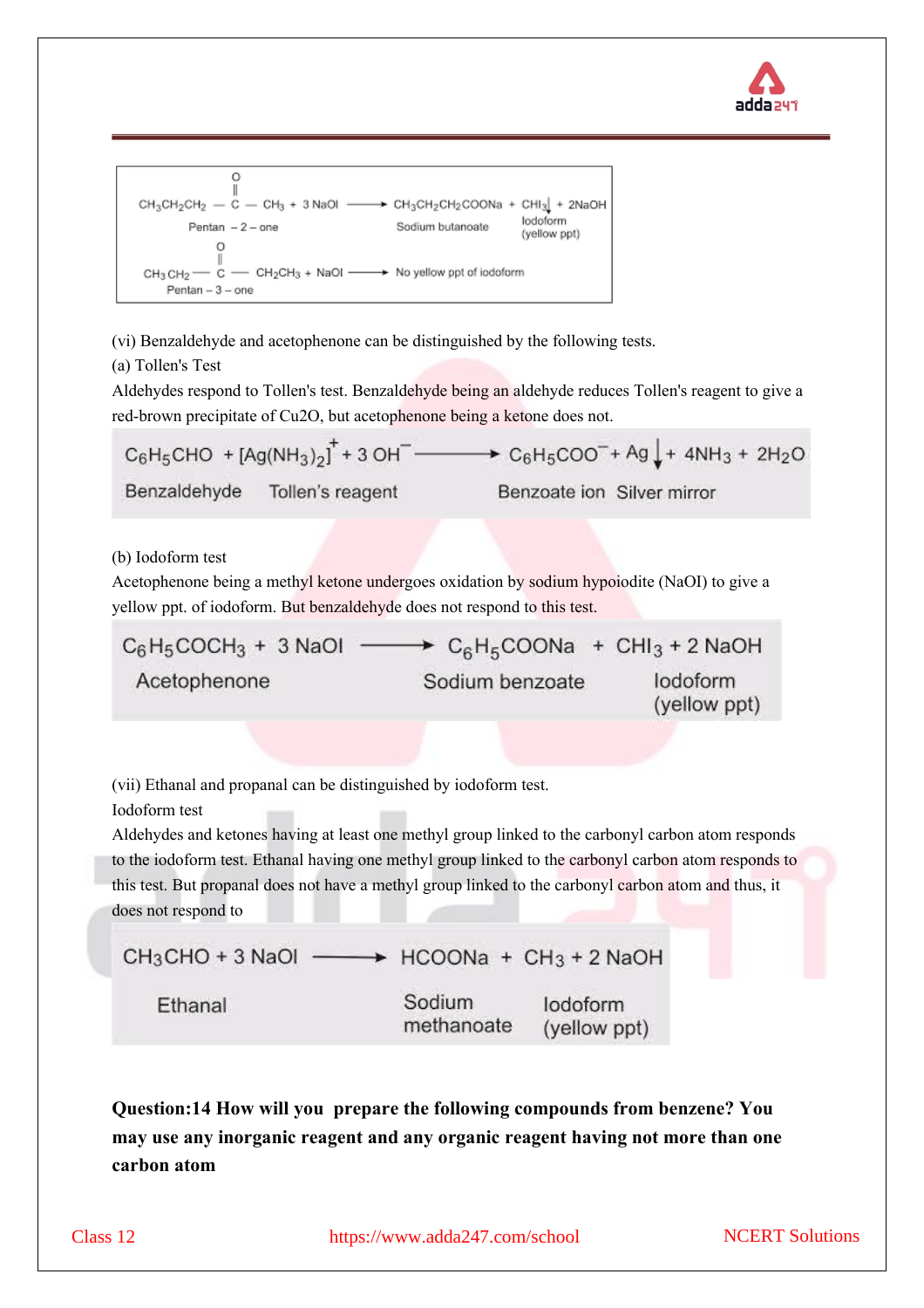

- **i.) Methyl benzoate**
- **ii.) M-Nitrobenzoic acid**
- **iii.) p-nitrobenzoic acid**
- **iv.) p-Nitrobenzaldehyde.**

i.) Methyl benzoate is the ester of benzene. It can easily be prepared after preparing benzoic acid. So, we can form benzoic acid by Friedel Craft alkylation and then form an ester, we can just oxidize the formed acid to get methyl benzoate. The process is called esterification.



ii.) One of the many possible ways to prepare m-nitrobenzoic acid is by first forming acetophenone by Friedel Craft acylation and then form nitroacetophenone by nitration of the compound. Oxidation of the compound gives us our desired product.



iii.) To form p-nitrobenzoic acid, first, perform Friedel Craft alkylation to get toluene and then form p-nitrotoluene by nitration. Minor products can be eliminated by filtration. Oxidation of the compound gives us p-nitrobenzoic acid.



iv.) p-Nitrobenzaldehyde has been prepared from p-nitrotoluene by treatment with isoamyl nitrite in the presence of sodium methoxide or by oxidation with chromyl chloride, cerium dioxide, or chromium trioxide in the presence of acetic anhydride.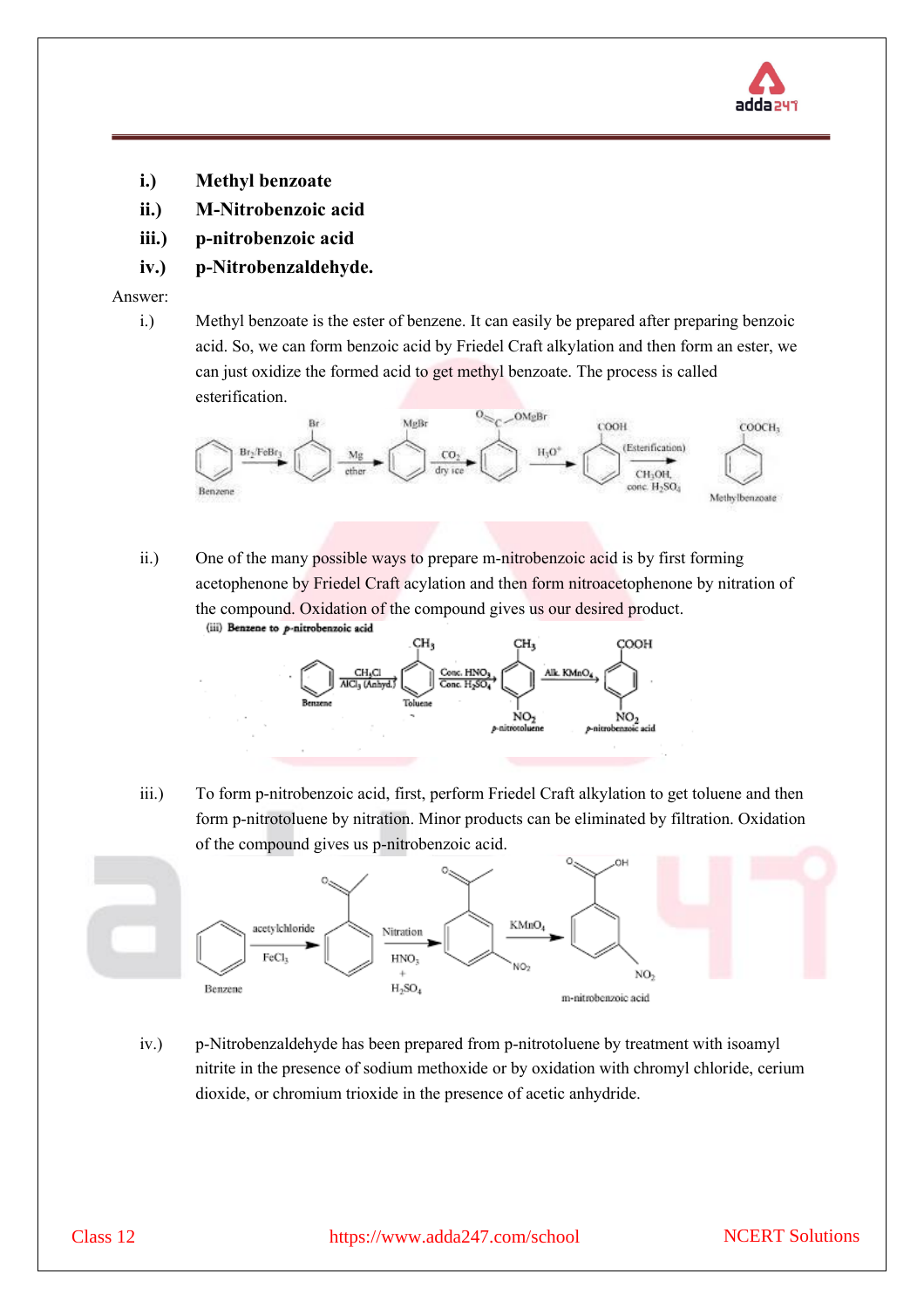



**Quiestion:15 How will you bring about following conversion in not more than two steps?**

- **i.) Propanone to Propene**
- **ii.) Benzoic acid to Benzaldehyde**
- **iii.) Ethanol to 3-Hydroxybutanal**
- **iv.) Benzene to m-Nitroacetophenone**
- **v.) Benzaldehyde to Benzophenone**
- **vi.) Bromobenzene to 1-Phenyletahnol**
- **vii.) Benzaldehyde to 3-Phenylpropan-1-ol**
- viii.) Benzaldehyde to  $\alpha$ -Hydroxyphenylacetic acid
- **ix.) Benzoic acid m-Nitrobenzyl alcohol**



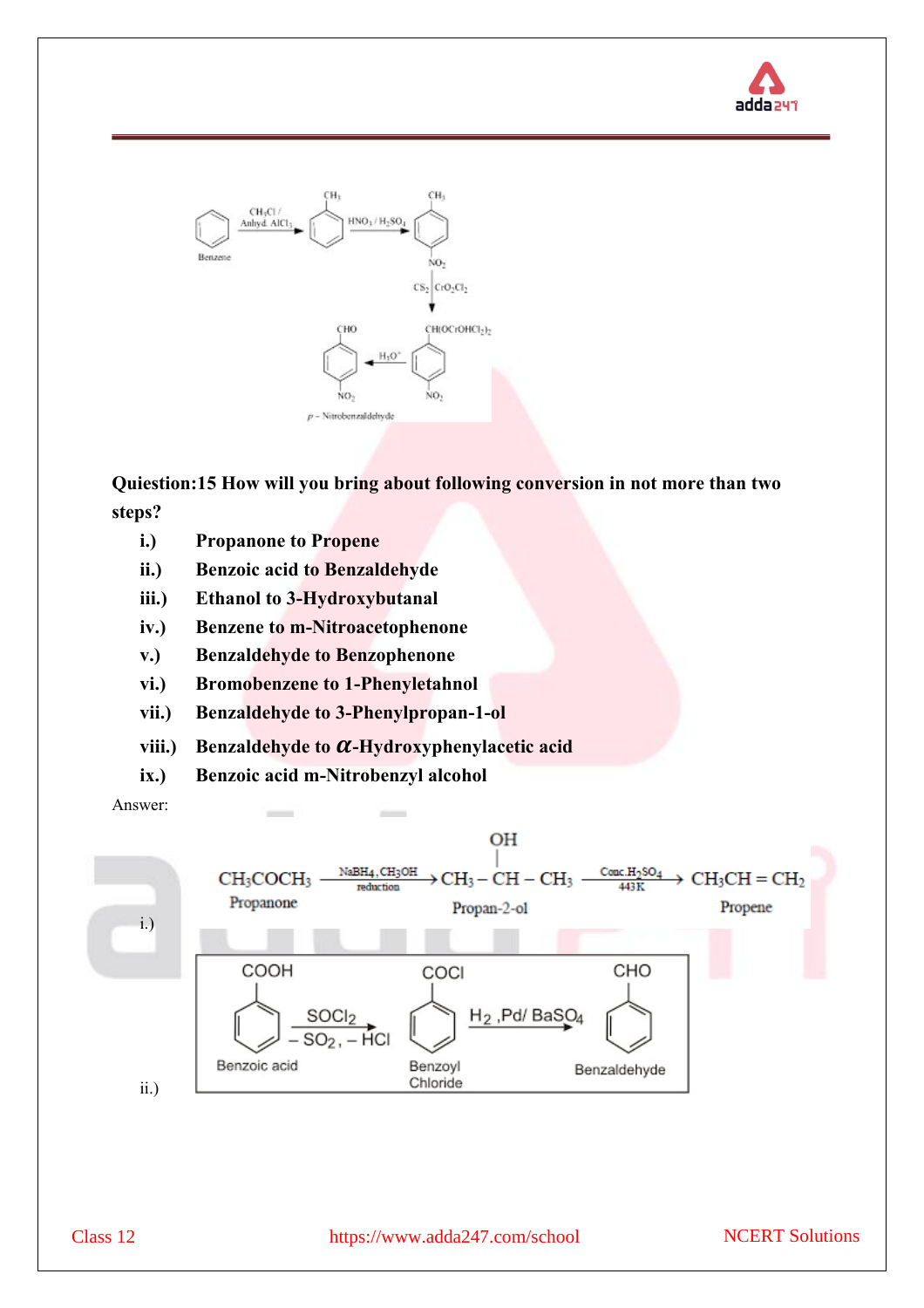

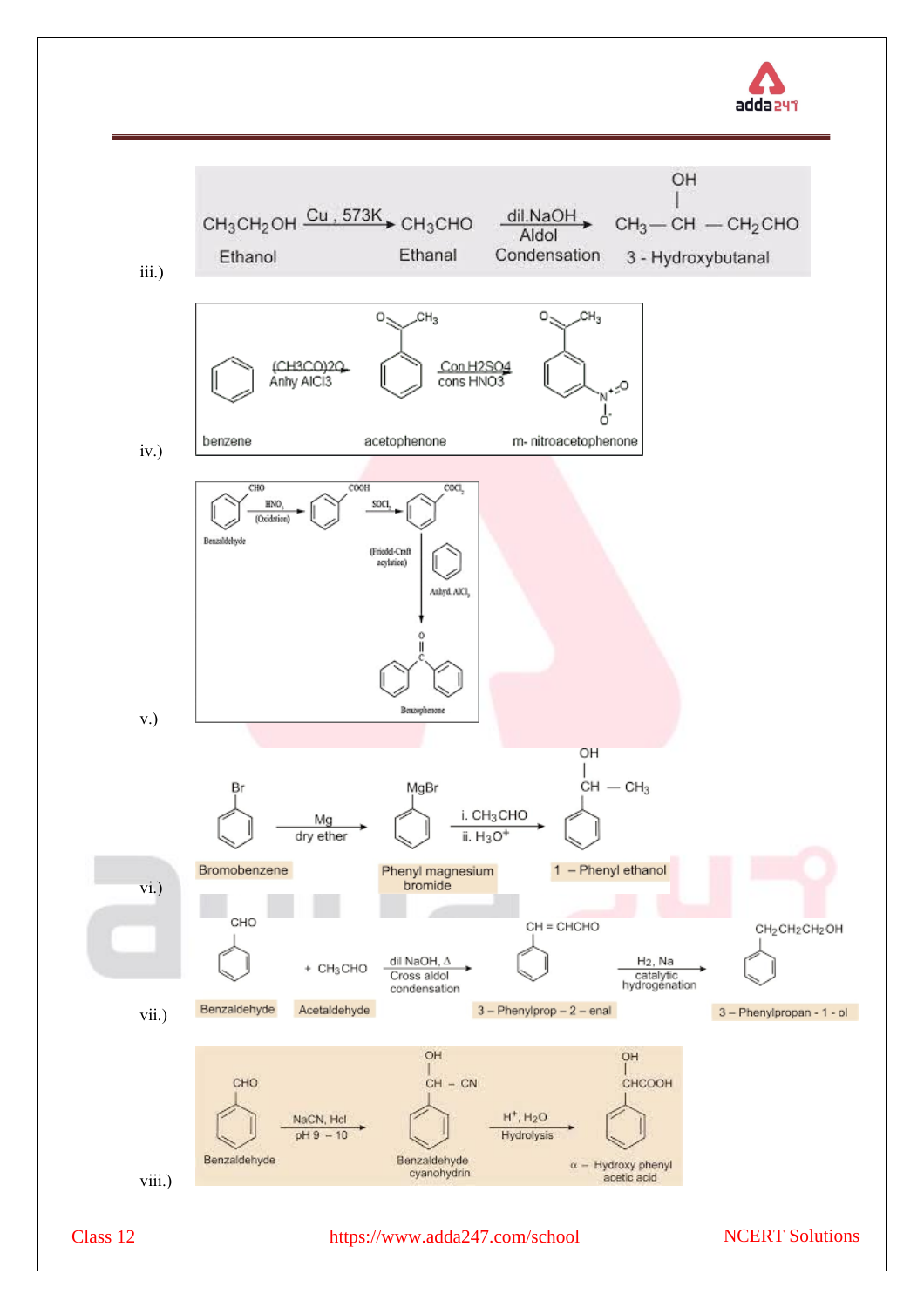



#### **Question:16 Describe the following:**

- **i.) Acetylation**
- **ii.) Cannizzaro reaction**
- **iii.) Cross aldol aondensation**
- **iv.) Decarboxylation**

#### Answer:

i.) Acetylation:

The introduction of an acetyl functional group into an organic compounds is known as acetylation. It is usually carried out in the presence of a base such as pyridine, dimethylaniline, etc. This process involves the substitution of an acetyl group for an active hydrogen atom. Acetyl chloride and acetic anhydride are commonly used as acetylating agents.

For example, acetylation of ethanol produces ethyl acetate.



#### ii.) Cannizzaro reaction:

The self oxidation – reduction reaction of aldehydes having no  $\alpha$  – hydrogen's on treatment with concentrated alkalis is known as the cannizzaro reaction. In this reaction, two molecules of aldehydes participates where one is reduced to alcohol and the other is oxidised to carboxylic acid. For example, when ethanol is treated with concentrated potassium hydroxide, ethanol and potassium ethanoate are produced.



#### iii.) Cross – aldol condensation:

When aldol condensation is carried out between two different aldehydes, or two different ketones, or an aldehyde and a ketones, then the reaction is called a cross – aldol condensation. If both the reactants contain  $\alpha$  – hydrogen, four compounds are obtained as products.

For example, ethanol and propanal react to give four products.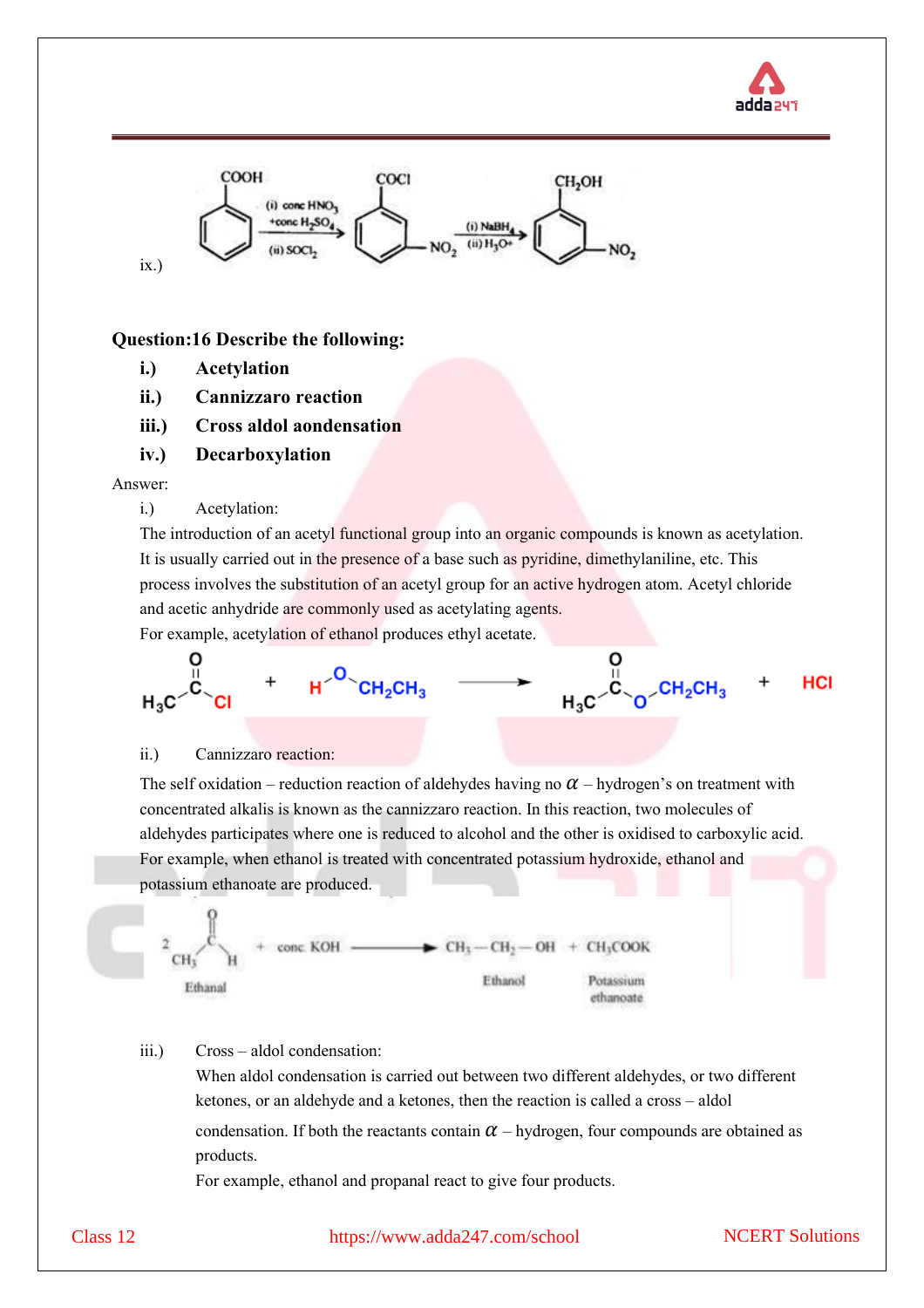



iv.) Decarboxylation:

Decarboxylation refers to the reaction in which carboxylic acids lose carbon dioxide to form hydrocarbons when their sodium salts are heated with soda – lime.



Decarboxylation also takes place when aqueous solutions of alkali metal salts of carboxylic acids are electrolyzed. This electrolytic process is known as Kolbe's electrolysis.

## **Question:17 Give plausible explanation for each of the following:**

- **i.) Cyclohexanone forms cyanohydrin in good yield nut 2,2,6 trimethylcyclohexanone does not.**
- **ii.) There are two –NH2 groups in semicarbazide. However, onl;y one is involved in the formation of semicarbazones.**
- **iii.) During the preparation of esters from a carboxylic acid and an alcohol in the presence of an acid catalyst, the water or the ester should be removed as soon as it is formed.**

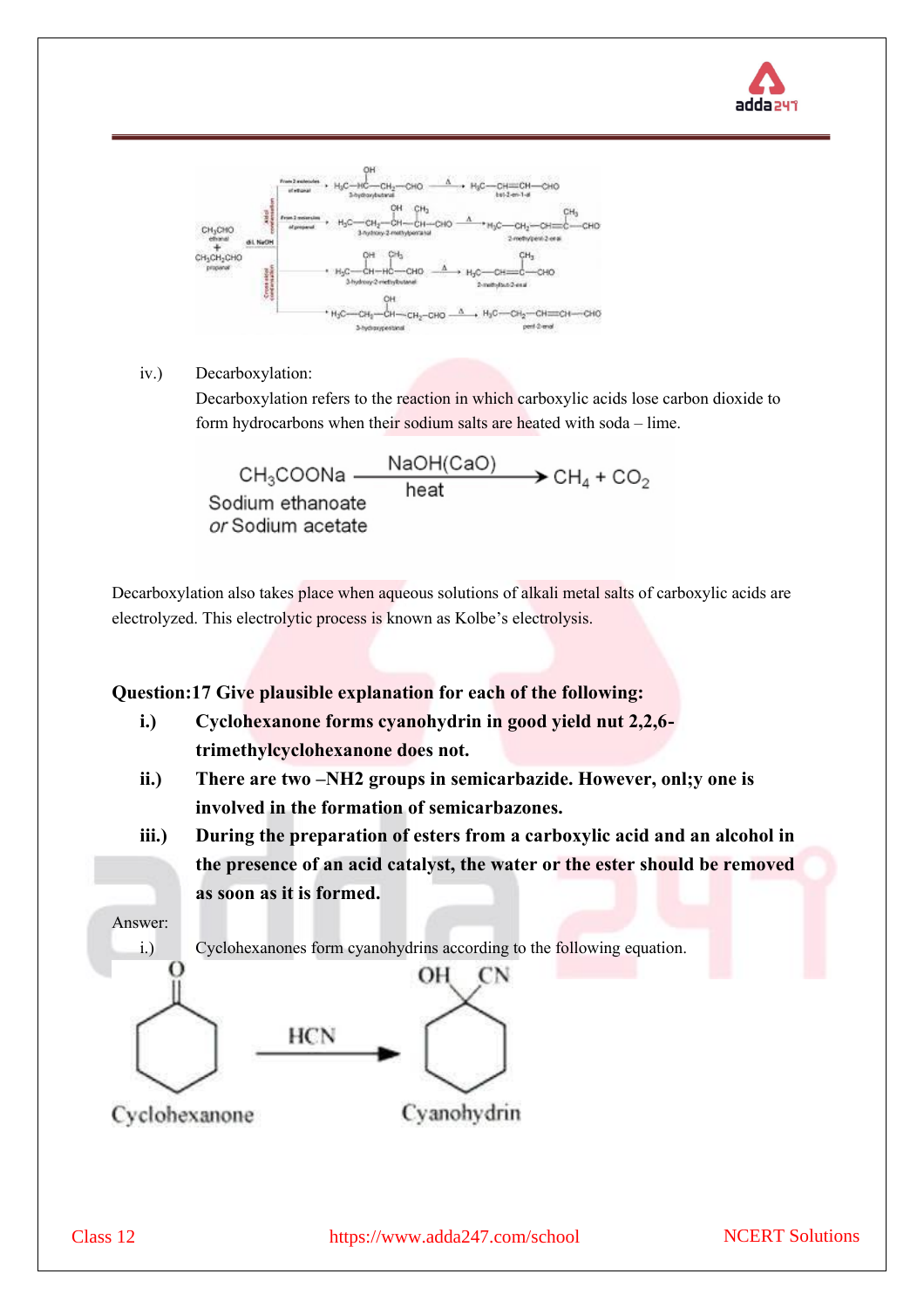

In this case, the nucleophile CN<sup>-</sup> cab easily attack without any steric hindrance. However, in the case of 2, 2, 6- trimethylcyclohexanone, methyl groups at  $\alpha$ -positions offer steric hindrance and a s result, CN<sup>-</sup> cannot attack effectively.



For this reason, it does not form a cyanohydrin.

ii.) Semicarbazide undergoes resonance involving only one of the two –NH2 groups, which is attached directly to the carbonyl – carbon atom.



Therefore, the electron density on –NH2 group involved in the resonance also decreases. As a result, it cannot act as a nucleophile. Since, the other –NH2 group is not involved in resonance; it can act as nucleophile and can attack carbonyl – carbon atoms of aldehydes and ketones tom produce semicarbazones.

iii.) Ester along with water is formed reversibly from a carboxylic acid and an alcohol in presence of an acid.



(Where R and R' are general hydrocarbon groups)

If either water or ester is not removed as soon as it is formed, then it reacts to give back the reactants as the reaction is reversible. Therefore, to shift the equilibrium in the forward direction i.e., to produce more ester, either of the two should be removed.

**Question:18 An organic compound contains 69.77% carbon, 11.63% hydrogen and rest oxygen. The molecular mass of the compound is 86. It does not reduce tollen's reagent nut forms an addition compound with sodium hydroigensulphite and give positive idoform test. On vigorous oxidation it gives ethanoic and propanoic acid. Write the possible structure of the compound.**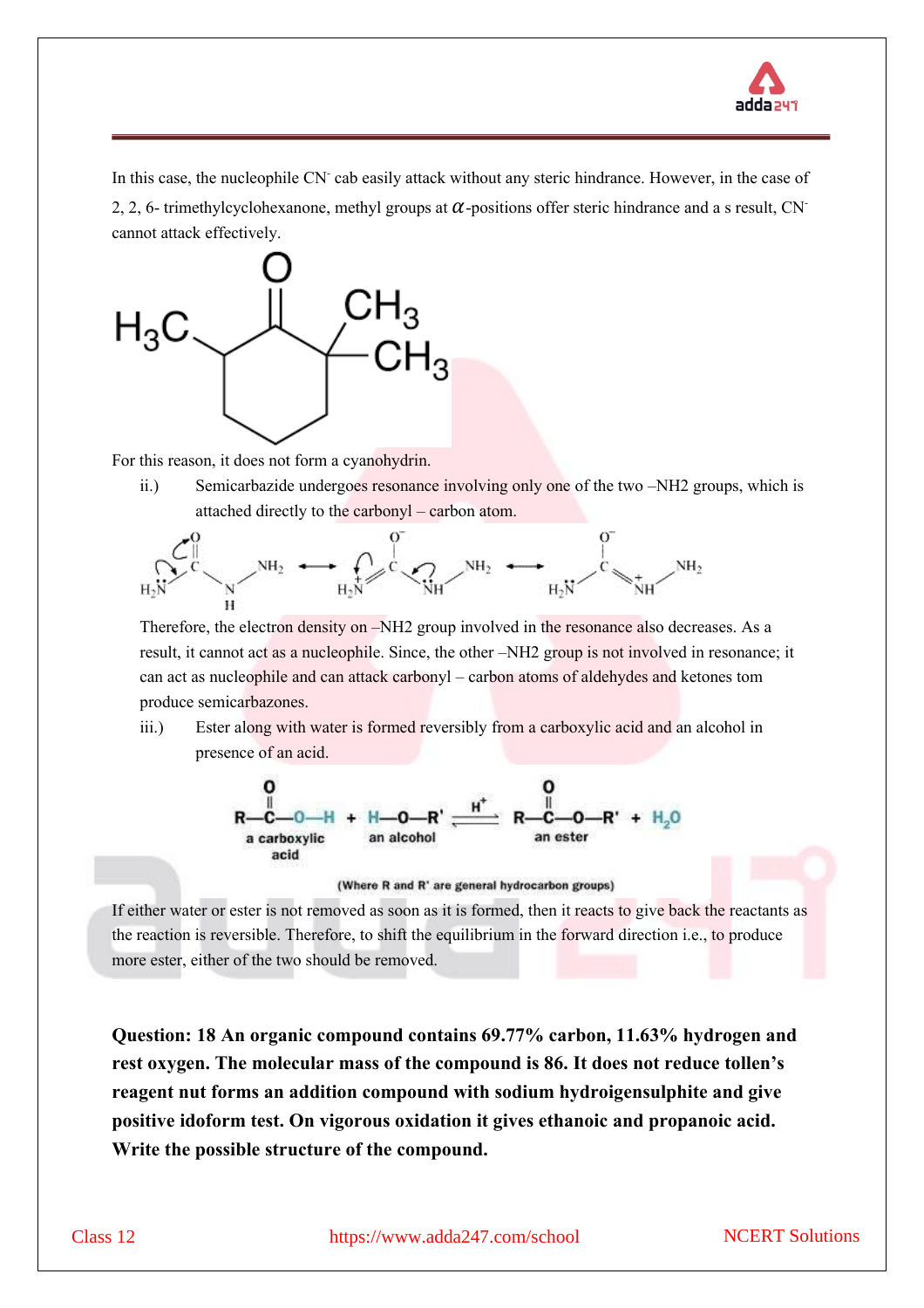

% of carbon =  $69.77$ % % of hydrogen =  $11.63$  %

% of oxygen =  ${100 - (69.77 + 11.63)}$ %

 $= 18.6 \%$ 

Thus, the ratio of the number of carbon, hydrogen, and oxygen atoms in the organic compound can be given as:

 $= 5.81:11.63:1.16$ 

$$
= 5:10:1
$$

Therefore, the empirical formula of the compound is C5H10O. Now, the empirical formula mass of the compound can be given as:

 $5 \times 12 + 10 \times 1 + 1 \times 16$ 

 $= 86$ 

Molecular mass of the compound  $= 86$ 

Therefore, the molecular formula of the compound is given by C5H10O.

Since the given compound does not reduce Tollen's reagent, it is not an aldehyde. Again, the compound forms sodium hydrogen sulphate addition products and gives a positive iodoform test. Since the compound is not an aldehyde, it must be a methyl ketone.

The given compound also gives a mixture of ethanoic acid and propanoic acid.

Hence, the given compound is Pentan-2-one



**Question:19 Although phenoxide ion has more number of resonating structures than carboxylate ion, carboxylic acid is a stronger acid than phenol. Why?**

Answer: